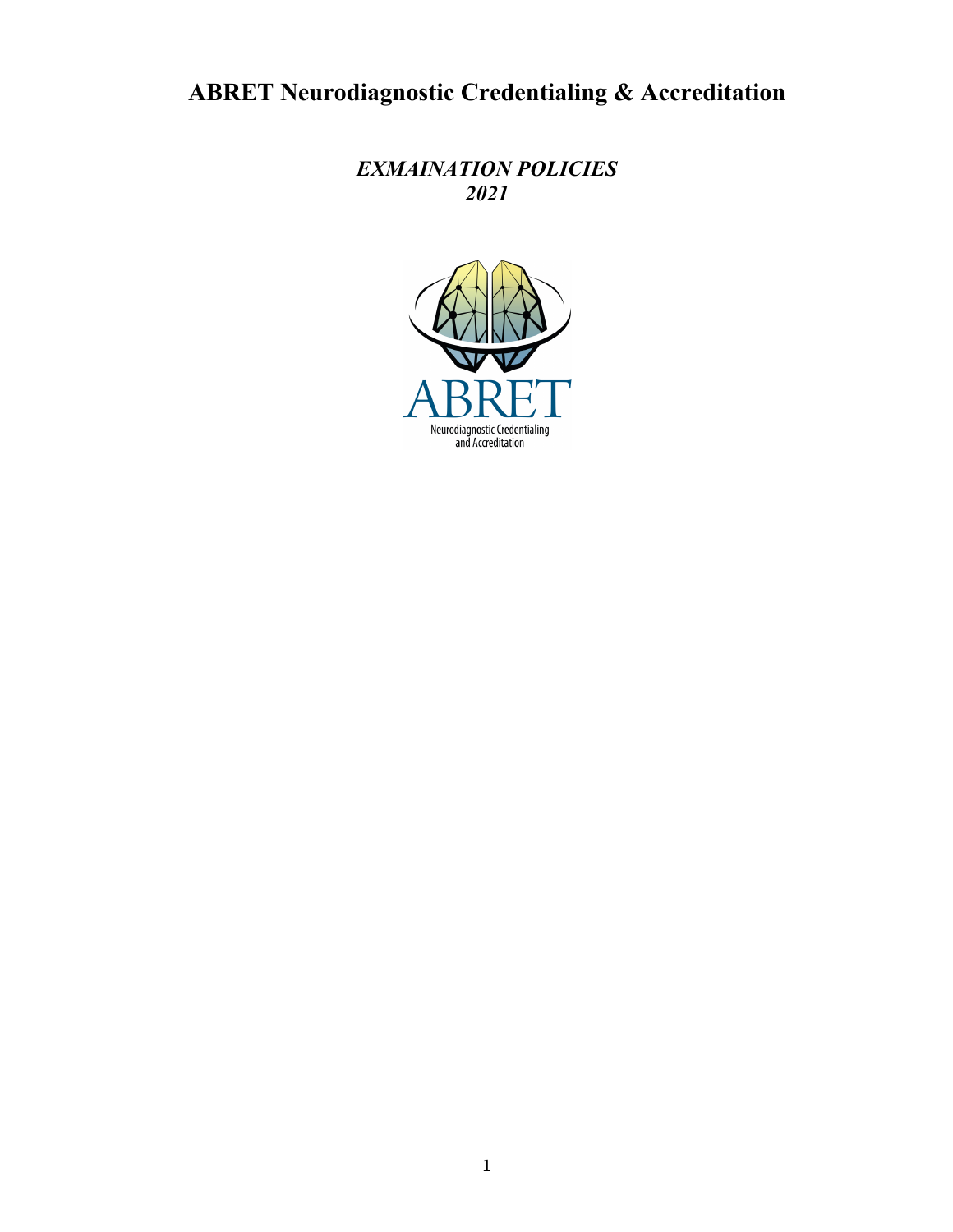#### **APP APPLICATIONS AND ELIGIBILITY**

- APP-1 Application Process
- APP-2 Petition to Rescore Written Exams
- APP-3 Exam Challenges
- APP-4 Special Needs
- 
- APP-6 Exam Transfer APP-7 Eligibility Requirements for ABRET Examinations
- APP-8 Exam Handbook
- APP-9 Petition of Eligibility
- APP-10 Eligibility Review and Appeal

#### **BOD BOARD OF DIRECTORS**

- BOD-2 Statement on Endorsement of Professional Meetings and Workshops
- BOD-4 Statement on Voluntary Registration

BOD-15 Statement on Equivalency of Other Neurodiagnostic Registration or Certification

BOD-19EEG, EP, CNIM, CLTM and CAP Examinations

BOD-22 Non-discriminatory Practice Statement

### **EXO EXECUTIVE OFFICE**

- EXO-6 Release of Registry Information
- EXO-9 Names on Certificates of Registration

#### **RUL RULES AND REGULATIONS**

RUL-1 Examination Rules RUL-2 Admission to the Exams for EEG, CAP, EP, CNIM, CLTM

RUL-4 Confidentiality of Exam Results

RUL-8 Code of Ethics, Violations to Standards of Practice and Disciplinary Process RUL-9 Trademark Use RUL-10 Recertification of ABRET Credentials

RUL-18 Auditing of Candidate Applications RUL-19 Emeritus Status

RUL-21 Privacy Policy

RUL-23 ABRET Recertification Credits (ARCs) RUL-24 ABRET Recertification Credits for Clinical Instructors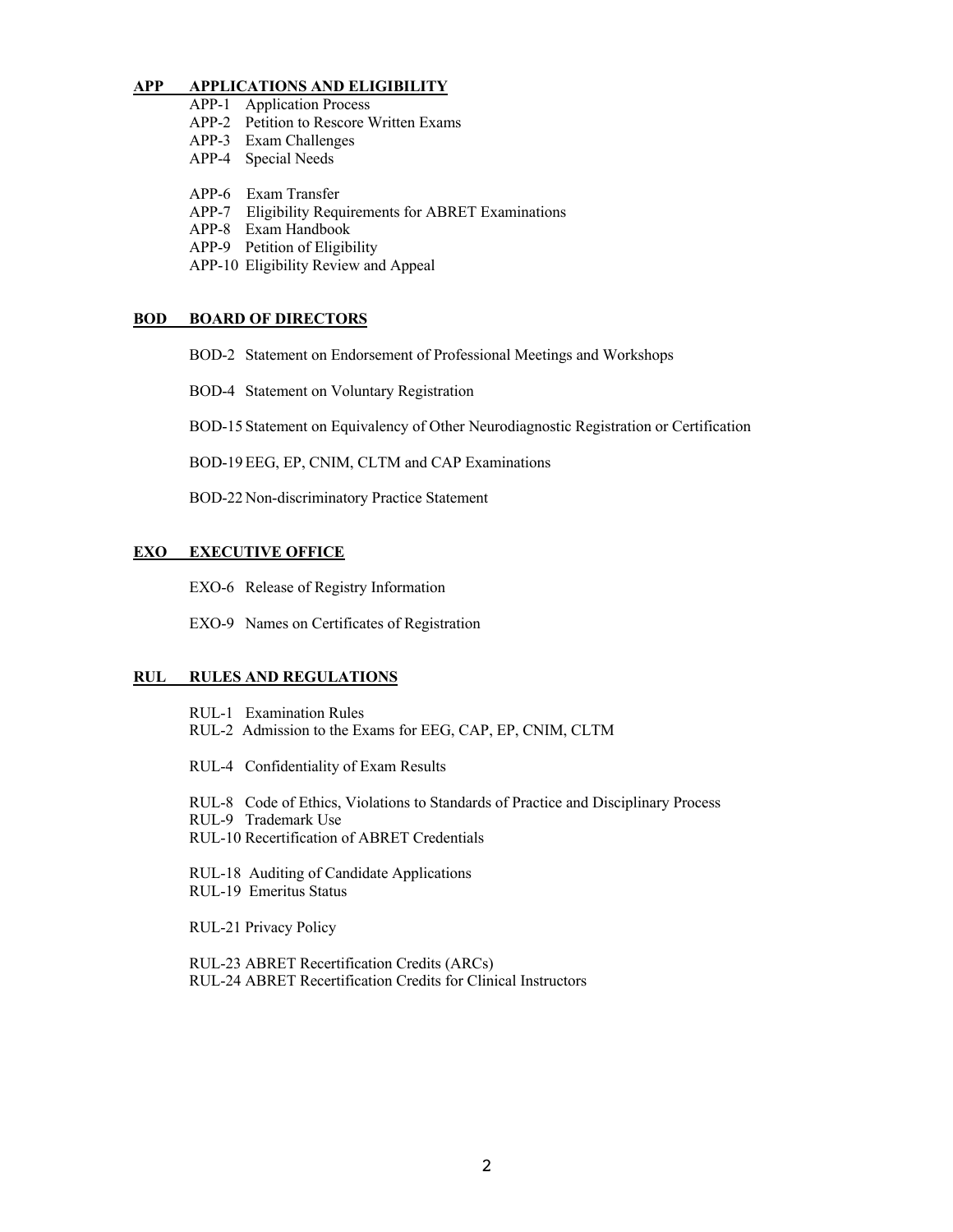#### **POLICIES AND PROCEDURES**

**SUBJECT:** Application Process **NUMBER:** APP-1 **DISTRIBUTION:** External **SUPERSEDES:** New **APPROVED:** 2016

**POLICY:** *Candidate must abide by the following application procedures for the EEG, EP, neurophysiologic intraoperative monitoring, long term monitoring, neuroanalyst, autonomic professional and magnetoencephalography exams.*

- I. Candidates must read the current handbook for candidates.
- II. Candidates will select and submit all information required to meet the criteria for selected eligibility pathway or candidates may submit a petition to be reviewed by the Eligibility Committee.
- III. Candidates will follow the application procedure outlined in the handbook for Candidates.
- IV. Candidate will submit payment for exams and any other fees in full before being allowed to examine.
- V. Application files are randomly selected for audit.
- VI. EEG, EP, CNIM, CLTM, NA-CLTM and CAP candidates will receive a notification their application is accepted and are eligible to test.
- VII. CMEG candidates will receive information on accessing the modules for the certification program.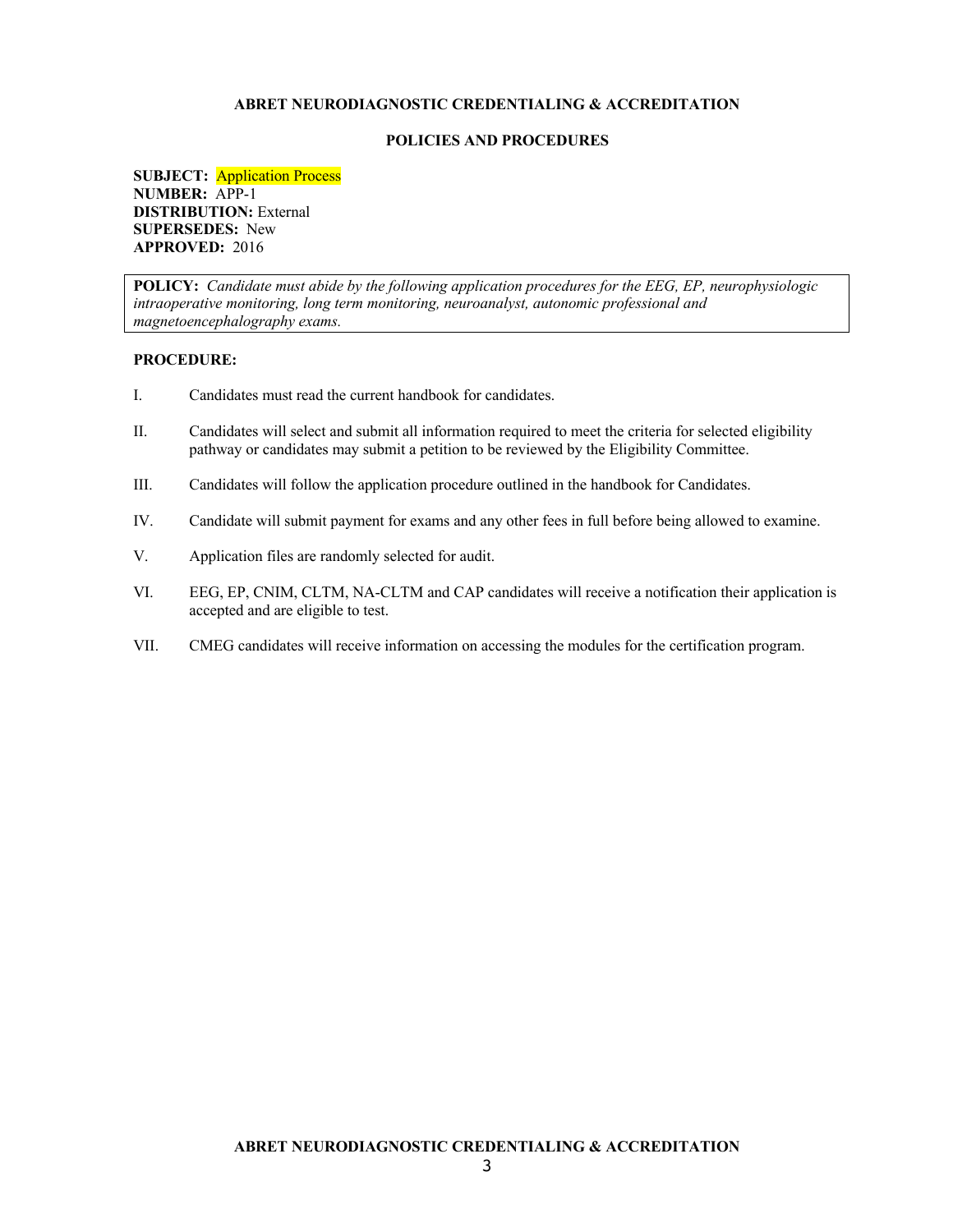## **POLICIES AND PROCEDURES**

**SUBJECT:** Petition to Rescore EEG, EP, CNIM, CLTM, or CAP Exam **NUMBER:** APP-2 Petition to Rescore Written Exam **DISTRIBUTION:** External **SUPERSEDES:** 9/3/93; 2/18/96; 5/4/96; 9/26/08 **EFFECTIVE DATE:** 9/26/08; 10/11 **APPROVED:** 2015

**POLICY:** *The contracted testing agency reviews the examination score sheet on request.*

- I. The candidate completes the Request for Handscoring form on the contracted testing service provider's website and pays the fee.
- II. A report of the evaluation is sent to the candidate and the ABRET executive office.
- III. If an error occurs on the part of the contracted testing agency, both the candidate and ABRET are notified. ABRET acknowledges errors if they occur and changes the pass/fail status of a candidate if appropriate.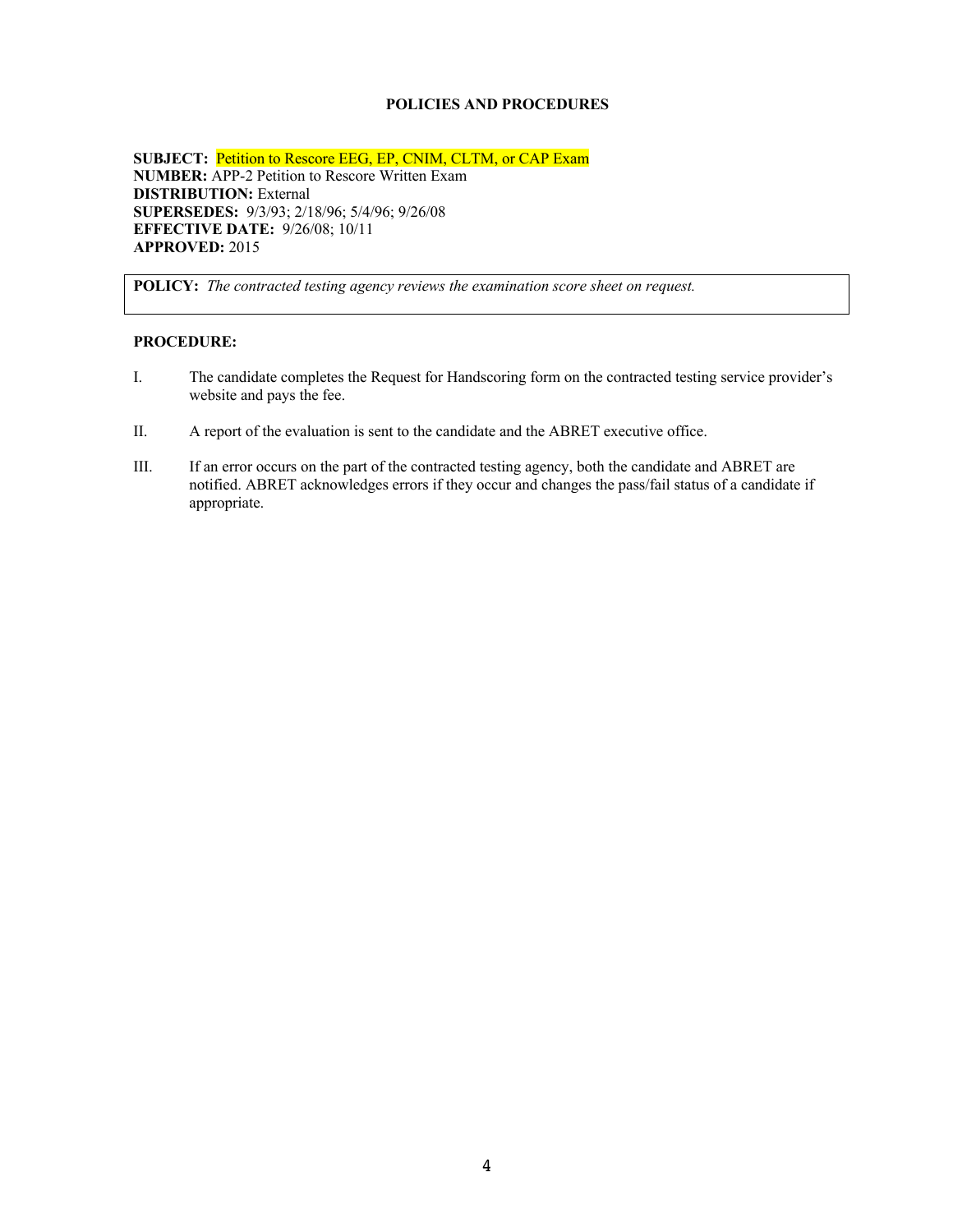#### **POLICIES AND PROCEDURES**

**SUBJECT:** Exam challenges **NUMBER:** APP-3 **DISTRIBUTION:** External **FIRST ISSUED:** 11/05 **APPROVED:** 11/05

**POLICY:** *ABRET will provide every candidate with an opportunity to question the reliability, validity, and/or fairness of a test and its questions ABRET will investigate each challenge or complaint and acknowledge it in writing to the complaining candidate.*

### **PROCEDURE:**

- I. Candidates may comment about any test question or questions, test procedure by
	- A. logging comments during the examination or
	- B. submitting a comment in writing to the Executive Director within 14 days of the exam.
- II. Required information
	- A. Comment forms and letters should describe the basis for the content challenge or complaint in as much detail as possible, including:
		- 1. candidate's name and contact information;
		- 2. name and contact information of other persons alleged to be involved;
		- 3. names and contact information of others who may have knowledge of the facts;
		- date and location of the test administration; and
		- 4. remedy desired by candidate.
	- B. A written letter of complaint must be submitted no later than fourteen calendar days after taking the exam to the ABRET Executive Office.

#### III. Procedure

- A. Comments regarding exam validity will be reviewed by the Exam Committee upon referral by testing company staff.
- B. If deemed necessary, the question will be amended or eliminated and scored adjusted.
- C. Examination materials shall not be available for review by candidates. Scored answer sheets and test questions are not open to public inspection or subsequent review by the candidate.
- D. Other complaints will be reviewed and investigated by the ABRET Executive Director in Consultation with the ABRET President and the Chair of the Exam Committee.
- E. A candidate may appeal a decision to the ABRET Board of Directors. Appeals shall be limited to written briefs.
- F. The decision of the Board of Directors shall be final.
- G. A passing score is required for certification in all instances.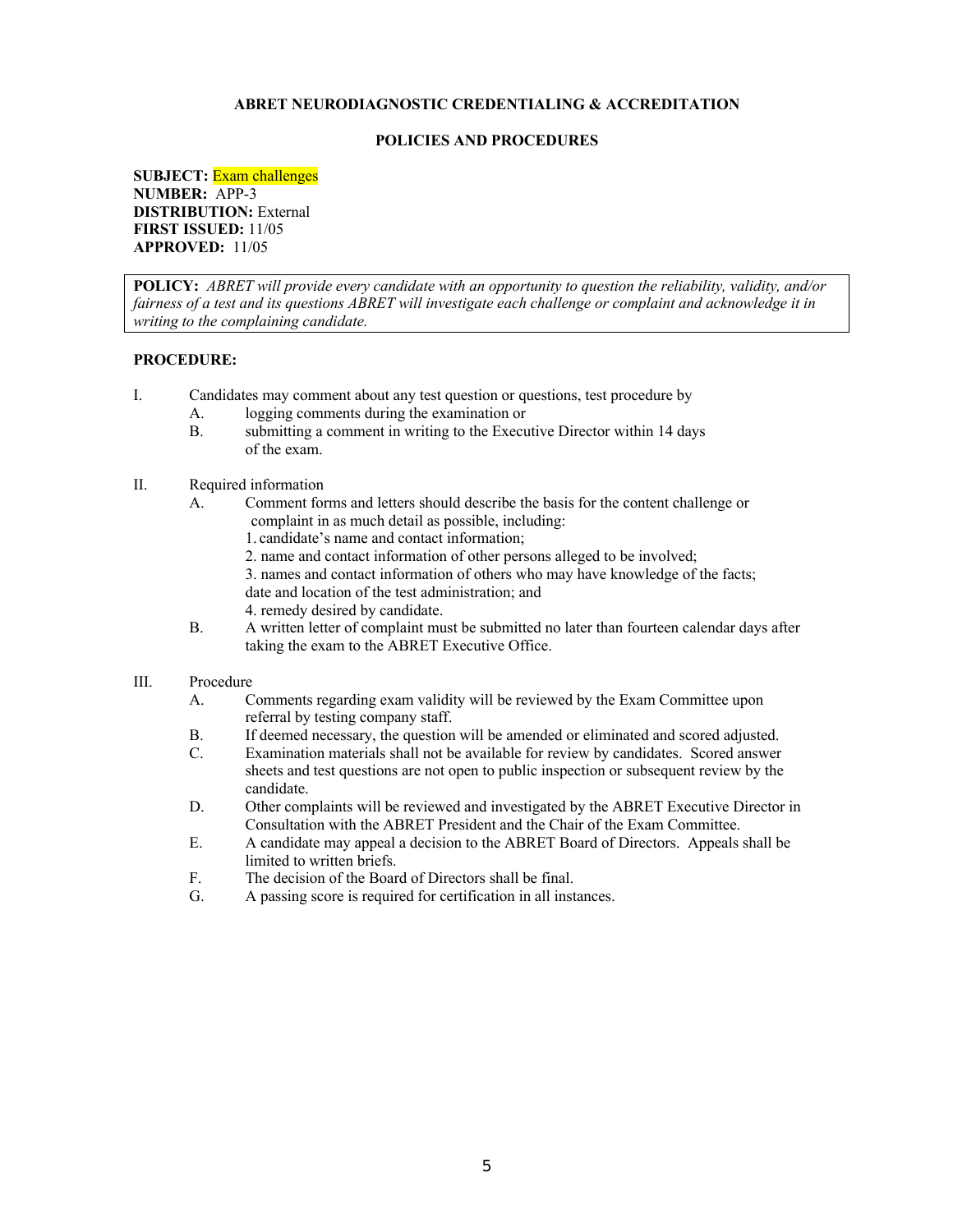### **POLICIES AND PROCEDURES**

**SUBJECT:** Special Needs **NUMBER:** APP-4 **DISTRIBUTION:** External **SUPERSEDES:** 9/3/93 **EFFECTIVE DATE:** 2/18/96; 9/08; 10/11; 2015 **APPROVED:** 10/2017

**POLICY***: The testing service provider makes arrangements for special needs individuals taking the EEG, EP, CNIM, CLTM, NA-CLTM, or CAP Exam.*

- I. Along with the application and fee, the candidate must complete the form requesting special accommodations. All special needs requests are handled by the testing agency.
	- a. The form will be sent to the testing service provider for review and accepted based on the criteria in accordance with the American Disabilities Act. The form must be signed by a physician and special requests listed, i.e. extra time, quite room, reader, addition lighting, etc.
	- b. The testing service provider makes reasonable arrangements to meet the individual's needs.
	- c. If concerns arise, the testing agency contacts the Executive Director who confers with the President.
- II. Testing Center proctors will make every effort to assist in the accommodation and examination needs of candidates with disabilities.
- III. If a candidate appears to be having difficulty the Proctor Manual states the candidate should be asked if anything can be done to improve their examination experience. Some possibilities may be to adjust the contrast of the monitor, the height of the chair, or adjusting the screen angle.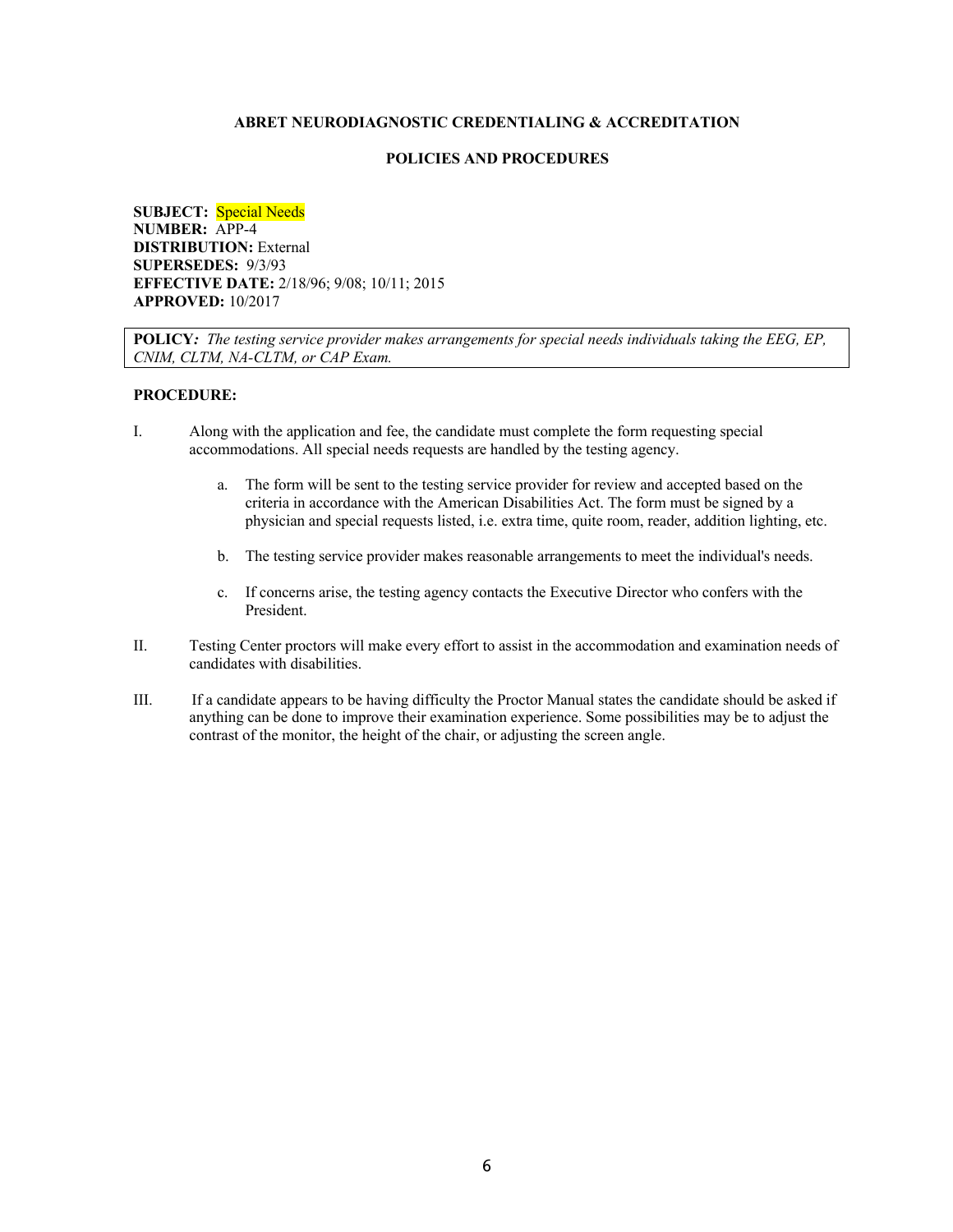#### **POLICIES AND PROCEDURES**

**SUBJECT:** Examination Transfer **NUMBER:** APP-6 **DISTRIBUTION:** External **SUPERSEDES:** 8-13-92; 9/3/93; 2/18/96; 10/11; 2016 **APPROVED:** 4/2020

**POLICY:** *A candidate who has applied for the ABRET Examinations may not transfer to another testing period.*

- I. A candidate who has applied and been accepted for an ABRET examination may reschedule their examination session within the assigned testing window. Fees may apply.
- II. Candidate must cancel their appointment with the Testing Center (Prometric) according to their poli more than 24 hours prior to their scheduled session or examination fees are forfeited.
- III. If candidates do not take the examination within the testing window, they must reapply and pay for the examination again. Fees do not transfer.
- IV. In the event of an emergency, a candidate can petition the Board for a transfer or extension of the testing window. Documentation of the emergency must accompany the petition. This is determined on a case-by-case basis.
- V. No-shows are not eligible to reschedule their session without repaying the examination fee.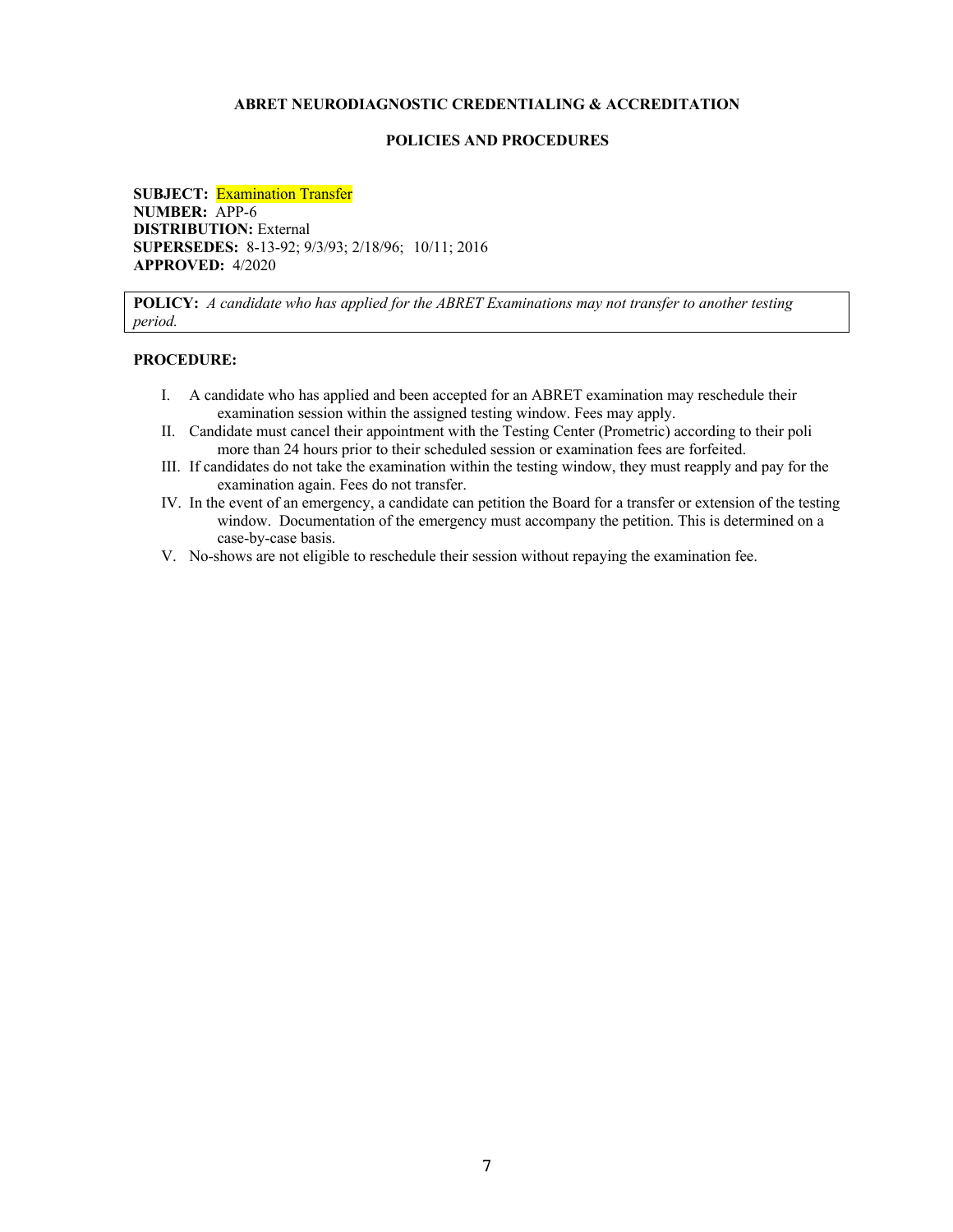#### **POLICIES AND PROCEDURES**

**SUBJECT:** Eligibility Requirements for ABRET Examinations **NUMBER:** APP-7 **DISTRIBUTION:** External **SUPERSEDES:** 9/3/93;2/18/96; 1/1/97; 8/01 **EFFECTIVE DATE:** 1/1/2009; 9/26/08;10/11 **APPROVED:** 2016

**POLICY***: Health care professionals trained and currently practicing or studying neurodiagnostic technology are eligible to take the ABRET credentialing examinations if they meet published requirements outlined in one of the Eligibility Pathways.*

- I. Eligibility pathways will be recommended by the Practice/Eligibility Committee
- II. Eligibility Pathways will be approved by the ABRET Board of Directors.
- III. Changes in eligibility requirements will be announced in advance and may be posted for public comment prior to implementation.
- IV. Eligibility Pathways will be published on the ABRET website and in the Candidate Handbook.
- V. Candidate may petition their eligibility.

## **ABRET NEURODIAGNOSTIC CREDENTIALING & ACCREDITATION**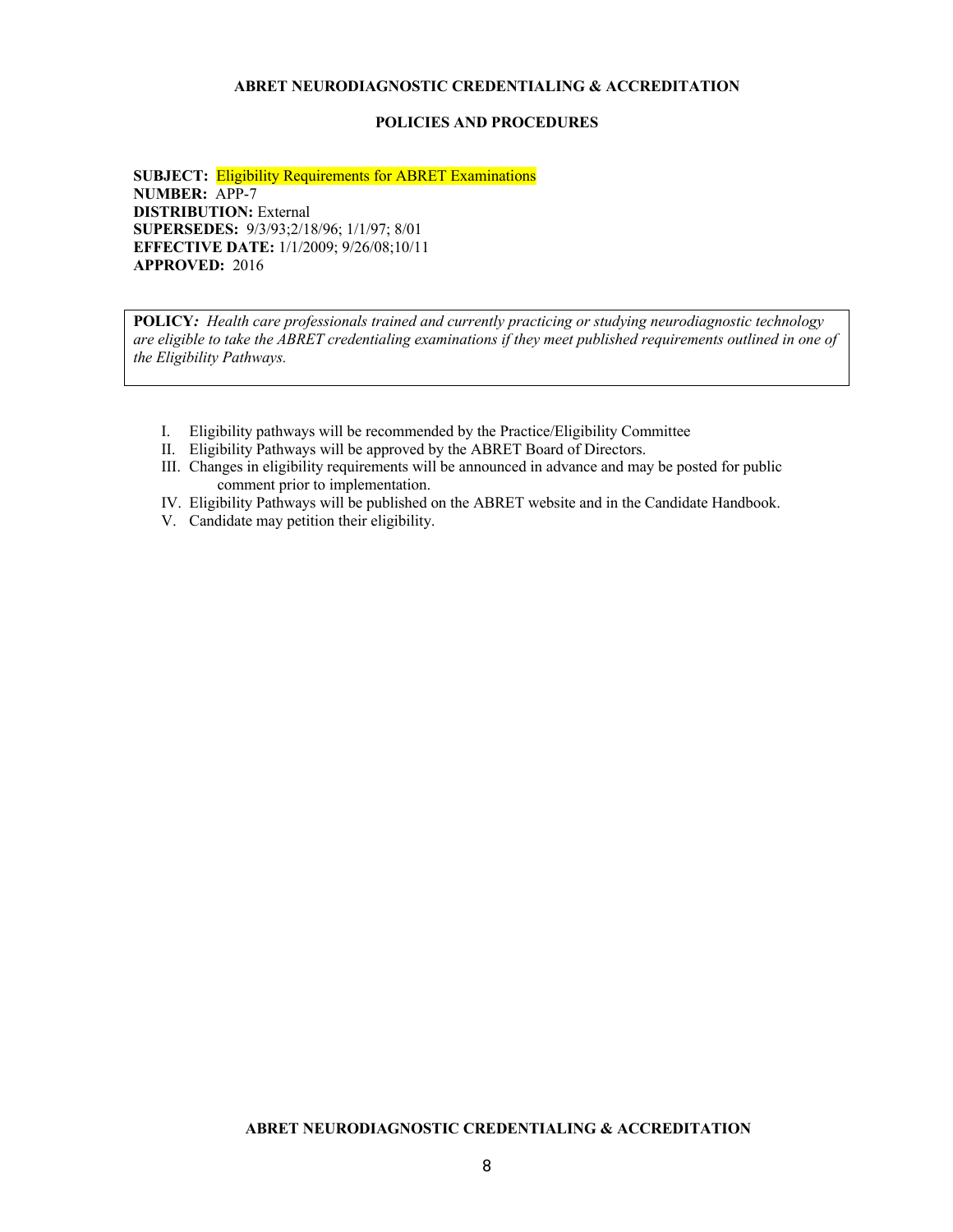## **POLICIES AND PROCEDURES**

**SUBJECT:** Exam Handbooks **NUMBER:** APP-8 **DISTRIBUTION:** External **SUPERSEDES:** 9/23/94; 2/18/96; 9/08; 10/11 **EFFECTIVE DATE:** 2/21/02 **APPROVED: 2016**

**POLICY:** *Handbooks for the ABRET Examinations can be downloaded from the ABRET website.*

## **PROCEDURE:**

- I. Candidates may download the Examination Handbooks from the ABRET website at no charge.
- II. Candidate Handbooks are updated annually.<br>III. Candidates must read the Handbook as part of
- Candidates must read the Handbook as part of the required application process.

## **ABRET NEURODIAGNOSTIC CREDENTIALING & ACCREDITATION**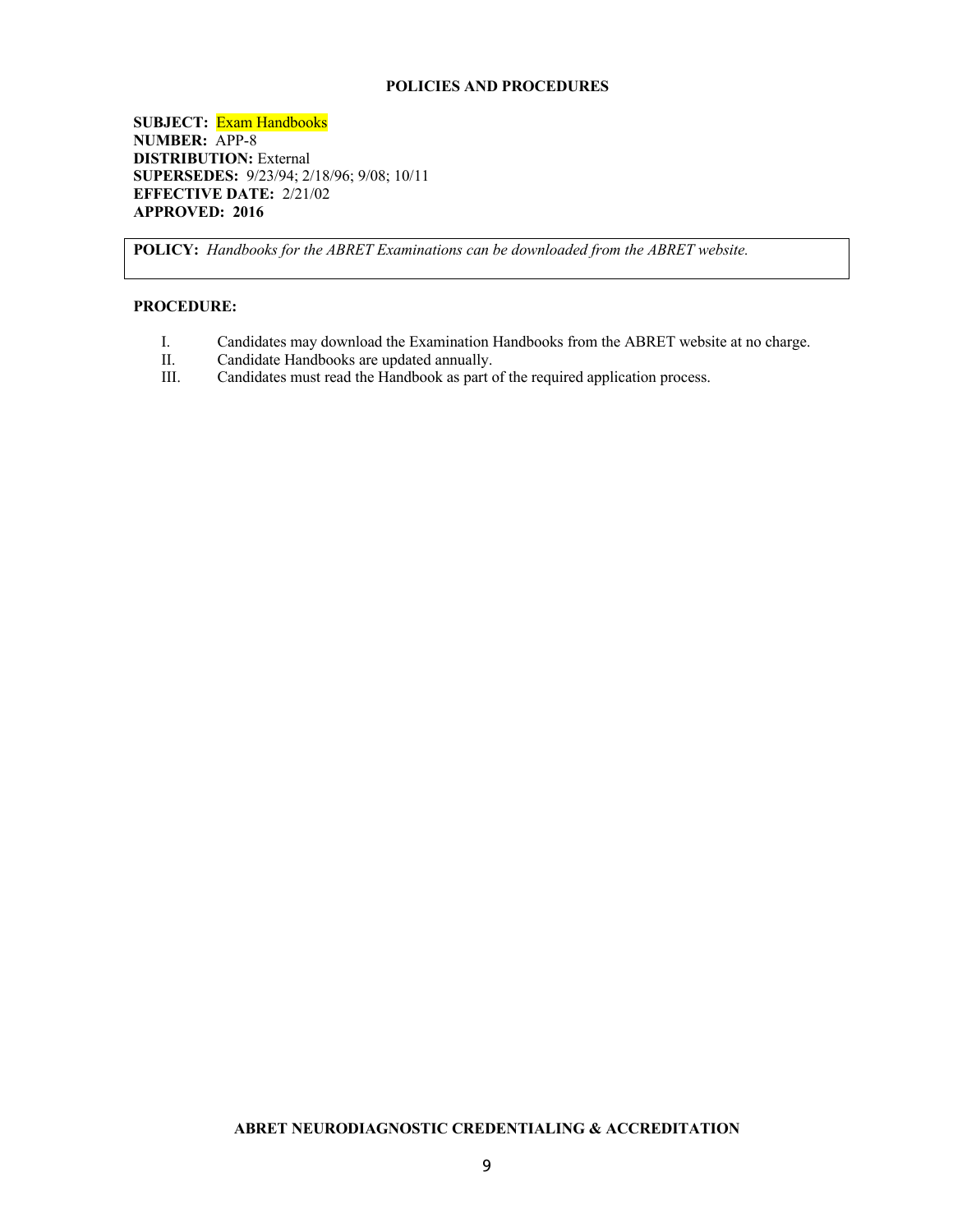### **POLICIES AND PROCEDURES**

**SUBJECT:** Petition of Eligibility **NUMBER:** APP-9 **DISTRIBUTION:** External **SUPERSEDES:** 2016; New 09; 9/12; 2016 **EFFECTIVE DATE:** 2/09 **APPROVED:** 9/2017

**POLICY:** *Candidates may petition their examination eligibility by following a specified procedure.*

#### **PROCEDURE:**

- I. Petitioning eligibility requires the submission of the online petition form found on the ABRET website and payment of fees.
- II. Petition form and additional documents submitted by the candidate will be reviewed by the ABRET Eligibility Committee, as necessary.
- III. A decision of eligible to apply or ineligible to apply for an ABRET exam will be reached and the candidate will be notified of the decision.

## **ABRET Neurodiagnostic Credentialing and Accreditation**

**POLICIES AND PROCEDURES**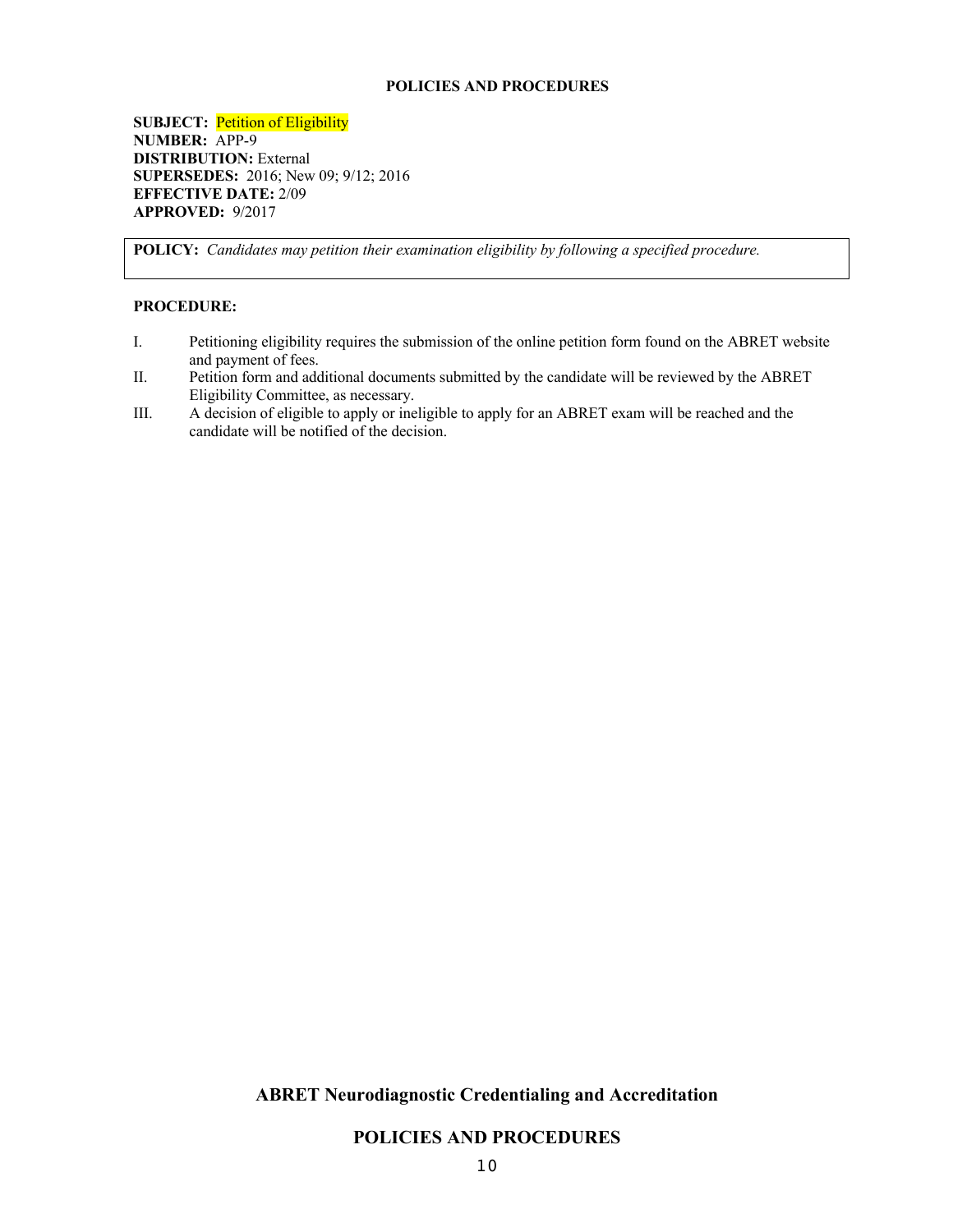### **SUBJECT:** Eligibility Review and Appeal Policy **NUMBER:** APP-10 **DISTRIBUTION:** External **SUPERSEDES:** New **EFFECTIVE DATE:** 2021

**POLICY:** *To protect the public by providing rules of professional conduct for individuals seeking to become ABRET registered or certified technologists and personnel. To investigate and determine eligibility for candidates.*

## **PREAMBLE**

ABRET Neurodiagnostic Credentialing and Accreditation is a nonprofit credentialing board for Electroencephalographic ("EEG") Technologists, Evoked Potential ("EP") Technologists, Long Term Monitoring ("CLTM"), NeuroAnalyst (NA-CLTM), Neurophysiologic Intraoperative Monitoring ("CNIM") Technologists, Autonomic Testing Professionals ("CAP"), and Magnetoencephalographic Technologists ("CMEG"). ABRET encourages and promotes quality technical and clinical standards world-wide for neurodiagnostic technologists and laboratories through certification and accreditation.

Individuals seeking to become ABRET Registered Technologists and Certified technologists should recognize their responsibilities, not only to their patients, but also to society, to other health care professionals and to themselves.

The ABRET Board of Directors is composed of individuals who are qualified in EEG, EP, CLTM, NA-CLTM, CNIM, CAP and CMEG experts, technologists, and physicians engaged primarily in direct patient care, research, or in neurodiagnostic instruction and education. The members of the Board are elected for a term of three years initially and may be reelected. There are three officers elected from the Board members: the President, Secretary and Treasurer, who comprise the Executive Committee in addition to the Executive Director. The Executive Director is ABRET's chief of staff and manages and directs all routine operational and administrative activities of the organization.

ABRET has developed this Eligibility Review and Appeal Policy to establish a fair process for addressing application and examination issues.

## **1. Eligibility.**

**A. Complete Application.** Each individual is required to complete and sign an application in the form provided by ABRET, to pay the required fees, and to provide additional information as requested.

## **B. Standards of Practice.**

**i.** If conduct has occurred that may be grounds for disciplinary action under the Violations to Standards of Practice and Disciplinary Process policy, then ABRET may place an application on hold while reviewing the matter.

**ii.** A criminal conviction may be grounds to deny or otherwise limit eligibility. Convictions of this nature include (but are not limited to) felonies involving rape, sexual abuse of a patient or child, and actual or threatened use of a weapon or violence.

**iii.** An individual convicted of a felony directly related to public health and safety or the profession will be considered for eligibility on a case-by-case basis.

**iv.** If a conviction resulted in a sentence that includes incarceration, then the individual is ineligible while in confinement.

**C. Reinstatement of Eligibility**. Following a period of ineligibility based on this policy or noncompliance with the Violations to Standards of Practice and Disciplinary Process policy, the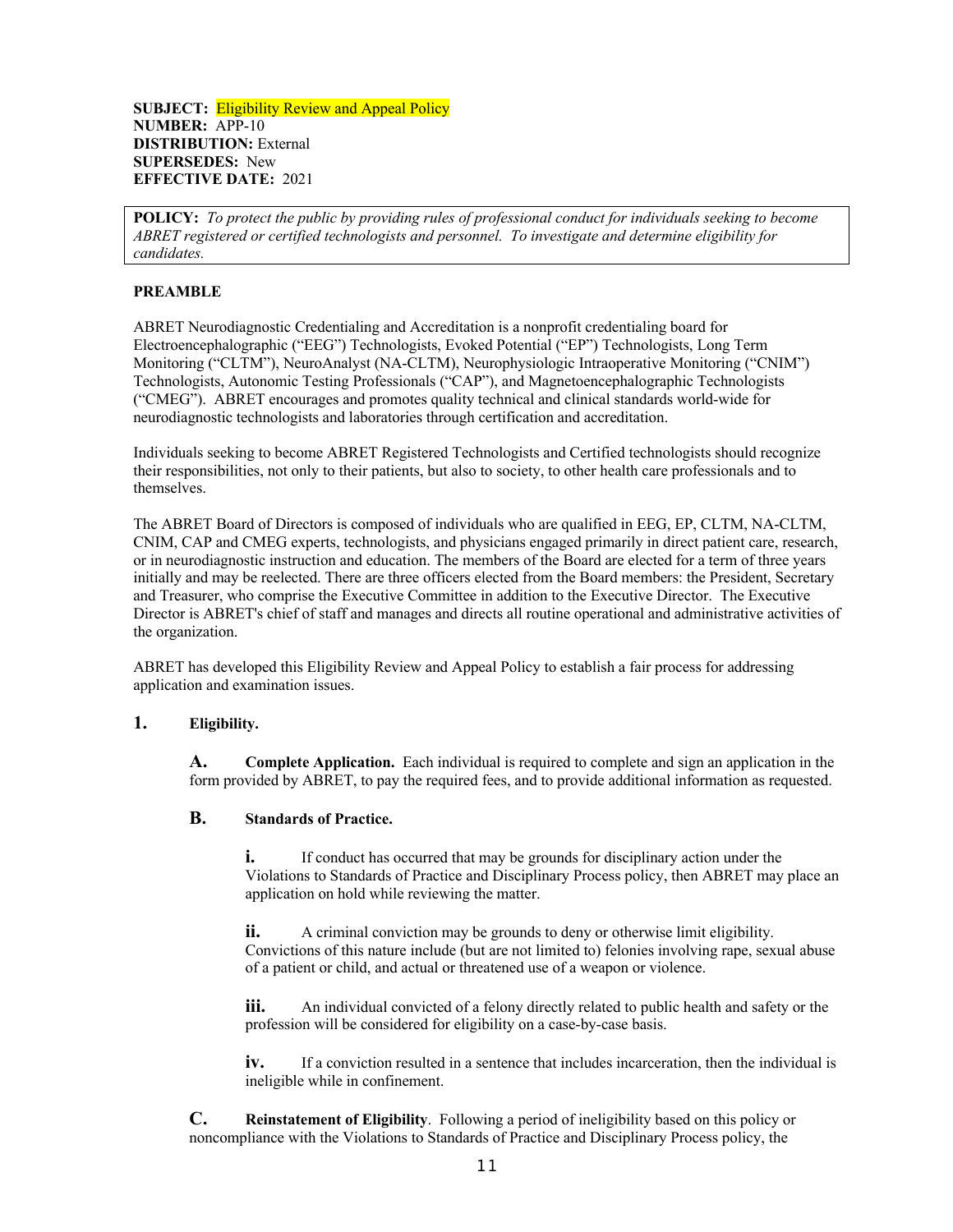individual may apply for reinstatement of eligibility by demonstrating that he/she has been rehabilitated. Proof is by preponderance of the evidence. Unless adequate evidence is submitted, the individual will remain ineligible.

## **2. Examinations.**

**A.** The examinations are the sole and exclusive property of ABRET and may not be used in any way without the express written consent of ABRET. No one is permitted to make or keep copies, excerpts, or notes of examination materials. For security reasons, examination materials (scored answer sheets, test books, computer applications, etc.) are not open to public inspection or review by a candidate. Individuals are prohibited from using or divulging information learned from the examinations.

**B.** A passing score is required for registration or certification in all instances. Failure to pass an examination may **not** be appealed.

**C.** ABRET may withhold an examination score pending resolution of an examination irregularity. ABRET may cancel an examination score if there is adequate reason to question its validity because of misconduct or other circumstances.

**3. Grace Period**. If an individual fails to meet the recertification deadline and his/her credential expires, then the individual may apply for reinstatement within a 3 month grace period after the expiration date.

**A.** In addition to the regular recertification application and fees, the individual is required to pay a late fee of \$100.

**B.** This grace period is not available to extend the time within which to complete recertification requirements.

**C.** Individuals seeking reinstatement after this grace period may proceed with an appeal as provided below in Section 5. If that appeal upholds the original denial, then the individual will be required to apply as a new applicant.

**4. Initial Review & Determination.** The Executive Director, in consultation with the ABRET President, will determine whether a candidate has met the requirements for registration, certification, or recertification. If an individual has not met the requirements, then ABRET may permit the individual another opportunity to supplement his/her application. The timeframe and other conditions for further review will be provided by ABRET and an additional fee may apply. If the outcome of this initial review is not favorable to the individual, then the individual may proceed with an appeal as provided below in Section 5.

## **5. Appeals Process.**

**A.** A denial of eligibility for registration, certification, or recertification may be appealed. However, an individual may appeal the decision only if registration, certification, or recertification was denied for a reason other than failing an examination.

**B.** Individuals are required to meet all deadlines set by ABRET. However, in the event that an individual fails to meet an ABRET deadline due to circumstances beyond the control of the individual or other extraordinary conditions that have rendered it difficult or impossible for the individual to meet ABRET's deadlines, then the individual may request an exception through the appeals process described in this Section. No other procedures will be afforded to individuals who fail to meet ABRET deadlines.

**C.** The individual may request an appeal within thirty (30) days after receipt of the denial letter. After this time, the individual may not request an appeal.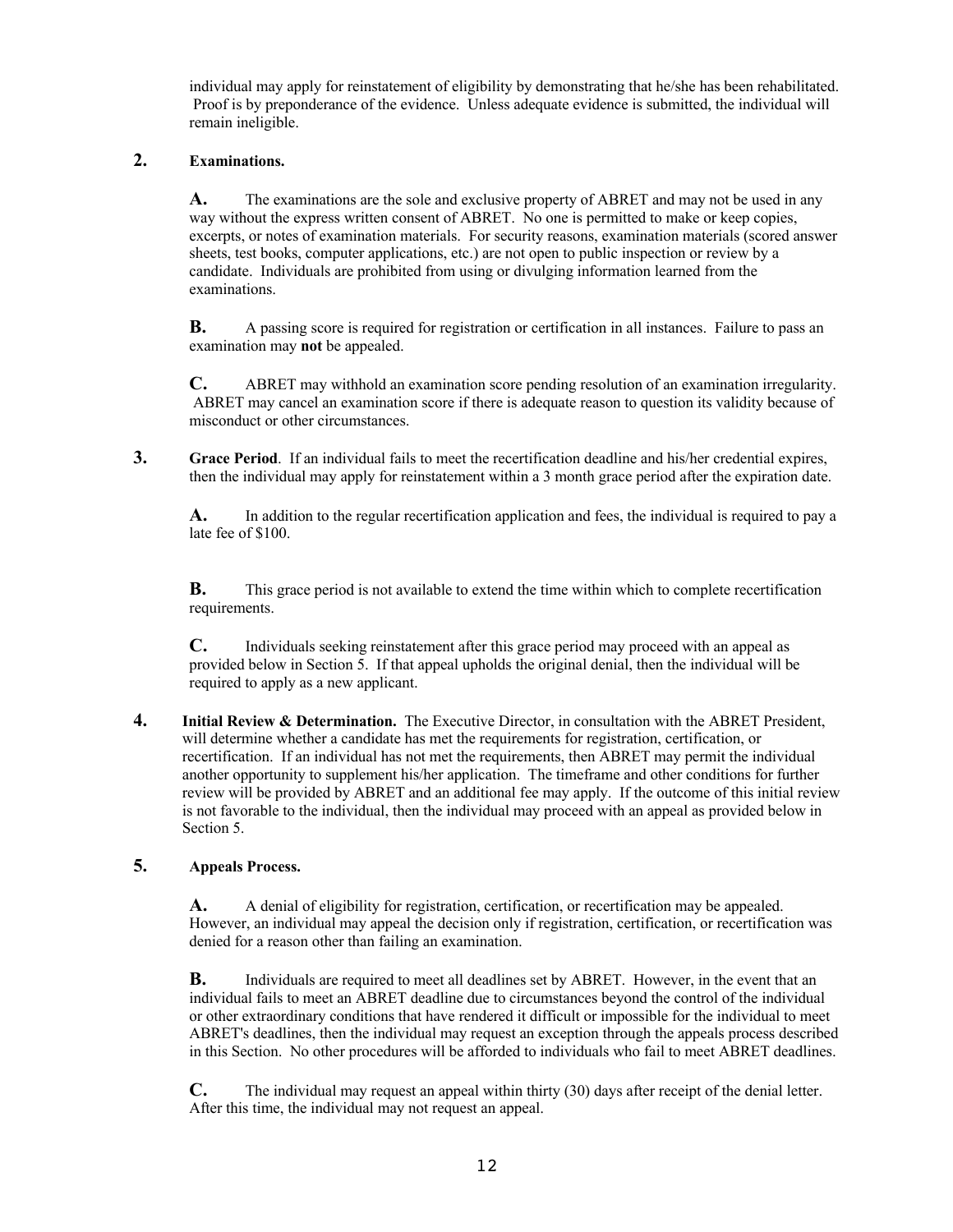**D.** All appeals must be submitted in writing and sent to ABRET by traceable mail or delivery service.

**E.** The appeal request must include an explanation of why the denial was inappropriate because of a material error of fact or a failure to follow ABRET's rules. If the Executive Director determines that the request is frivolous, then the appeal will not proceed.

**F.** The individual will be allowed a period of thirty (30) days after ABRET's receipt of the appeal request in which to submit a written brief in support of his/her appeal.

**G.** The Executive Director may file a written response to the appeal brief.

**H.** An appeal of a denial will be forwarded to the Eligibility Committee. The Chair of the Committee will appoint two members of the Committee to review the appeal. These two members may not: (a) review any matter in which their impartiality might reasonably be questioned, or (b) review any matter which presents an actual, apparent, or potential conflict of interest.

**I.** The Committee will render a decision based on the written record. Documentation not previously submitted to ABRET will not be considered. An oral hearing is not permitted.

**J.** The Committee may accept, reject, or modify the decision of the Executive Director. In order to overturn a denial, the individual must demonstrate that the denial was inappropriate because of a material error of fact or a failure to follow ABRET's rules. Proof is by preponderance of the evidence.

**K.** The decision of the Committee is final.

**L.** The individual will be notified of the Committee's decision.

**M.** Only one appeal per application is permitted. If that appeal upholds the original denial, then the individual must complete and submit a new application in order to seek registration or certification at another time.

**N.** The individual is responsible for all expenses incurred by him/her related to the appeal of a denial of eligibility and must pay an appeal administrative fee.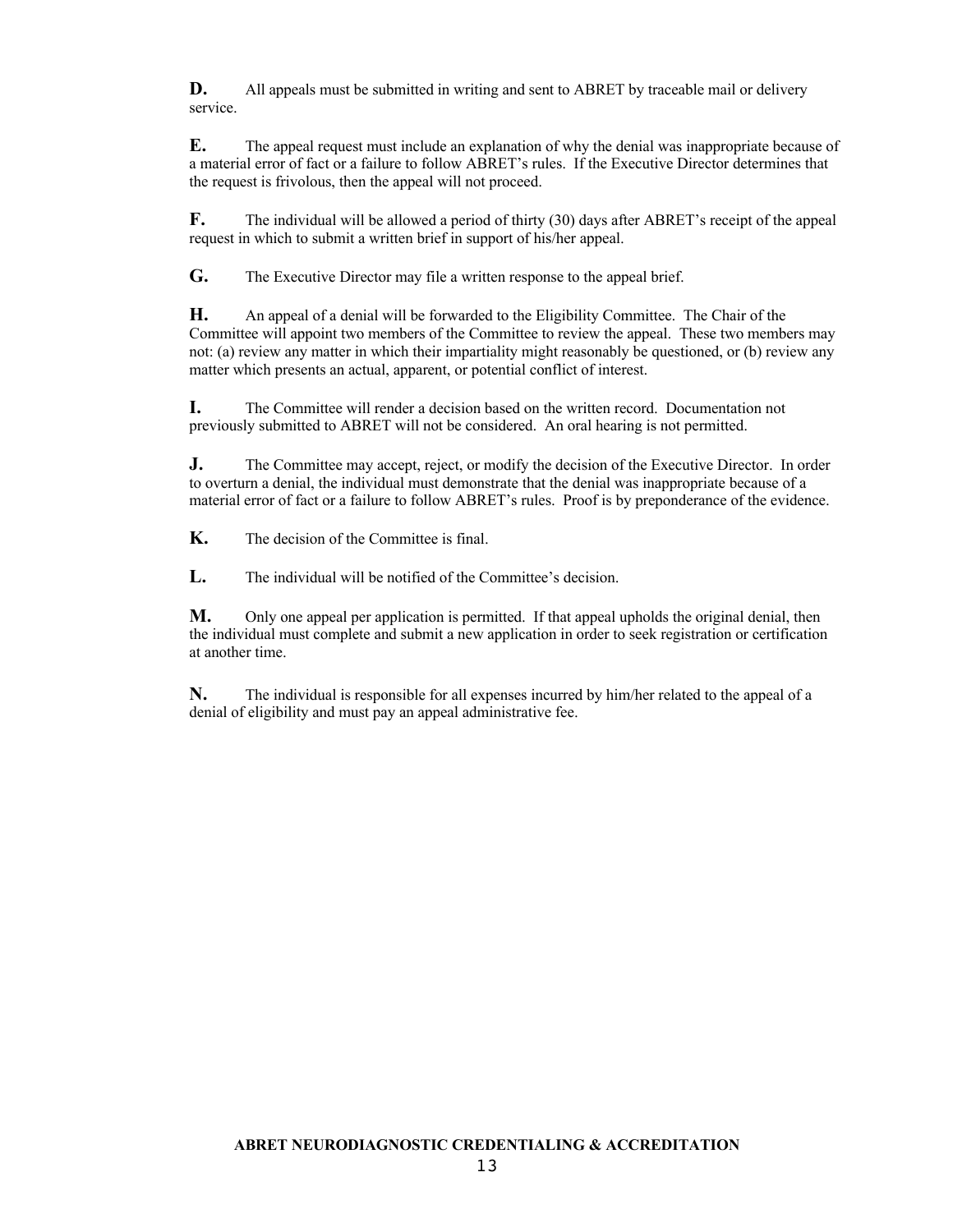## **POLICIES AND PROCEDURES**

## **SUBJECT:** Statement on Endorsement of Professional Meetings and Workshops **NUMBER:** BOD-2 **DISTRIBUTION:** External **SUPERSEDES:** 9/3/93; 9/08; 2017 **APPROVED:** 2020

**POLICY:** *ABRET does not endorse the content of professional meetings and workshops. However, ABRET does acknowledge that meetings, workshops, and other educational tools are valuable methods of study for the candidate.* 

#### **PROCEDURE:**

- I. ABRET may announce relevant continuing education programs on Social Media outlets. The candidate is responsible for obtaining additional meeting or workshop information and registration materials.
- II. ABRET recognizes national providers of continuing education in neurodiagnostics:
	- o ASET
	- o ACNS
	- o ASNM
	- o AES
	- o ACMEGS

#### **ABRET NEURODIAGNOSTIC CREDENTIALING & ACCREDITATION**

## **POLICIES AND PROCEDURES**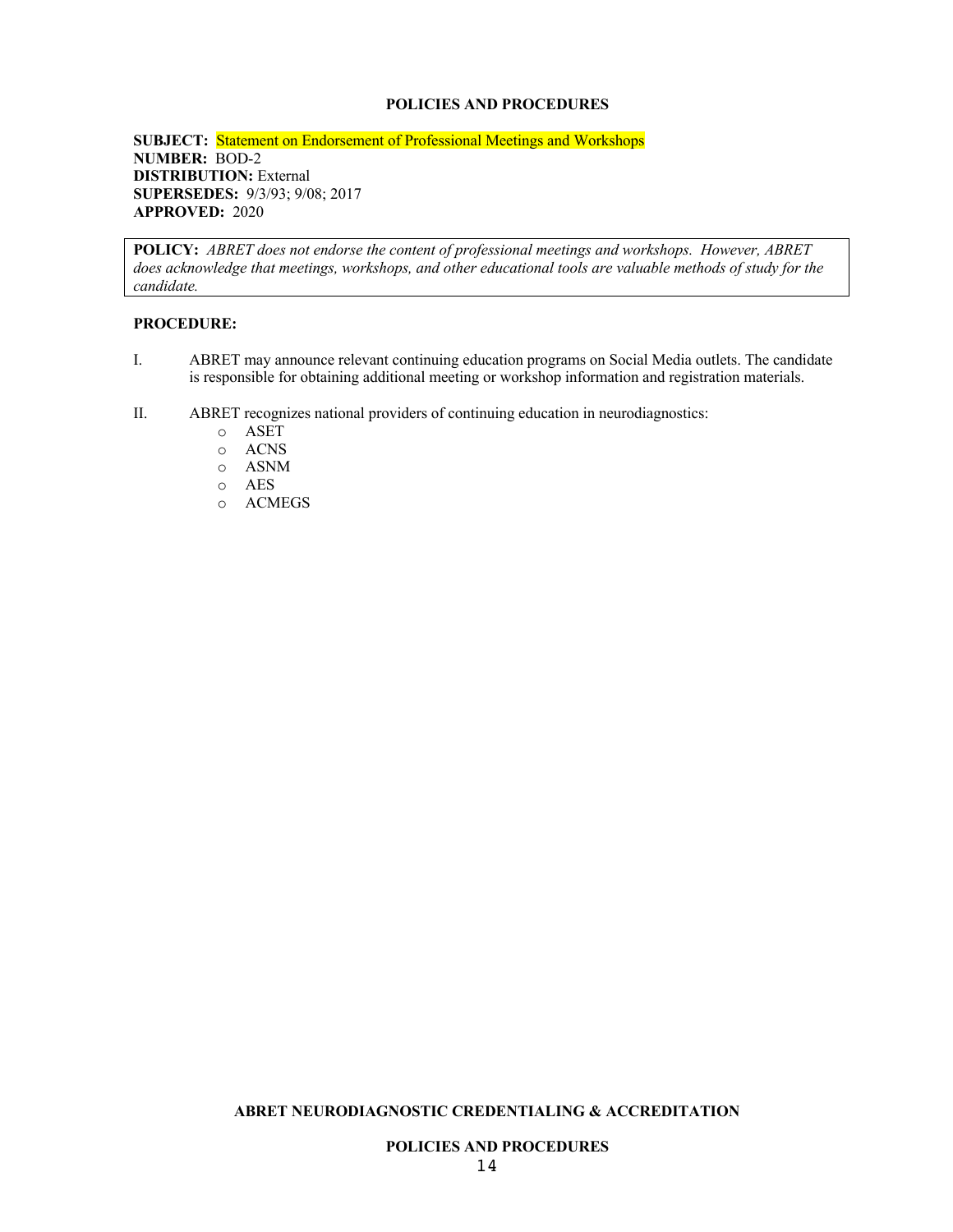## **SUBJECT:** Voluntary Credentialing in Neurodiagnostic Technology **NUMBER:** BOD-4 **DISTRIBUTION: External SUPERSEDES:** 9/3/93; 2/18/96; 9/26/08; 10/11; 2015; 2020 **APPROVED:** 4/2021

**POLICY***: ABRET supports the concept of voluntary registration by examination for health care professionals in the field of neurodiagnostics. Registration and certification focus specifically on the individual and are indications of current knowledge and competency.*

### **PROCEDURE**:

- I. The objective of ABRET is to establish competency neurodiagnostic technologists by:
	- A. Establishing a standard of requisite knowledge in each modality through a Practice Analysis.
	- B. Establishing and measuring the level of knowledge required for certification by means of objective written (computer based) examinations.
	- C. Formally recognizing individuals who successfully complete the requirements of the examination with credentials.
		- 1. Upon successful completion of Part I and Part II EEG exams, technologists may use R. EEG T. for professional identification.
		- 2. Upon successful completion of the computer-based EP exam, technologists may use R. EP T. for professional identification.
		- 3. Upon successful completion of the computer based neurophysiologic intraoperative monitoring exam, technologists may use CNIM mark for professional identification.
		- 2. Upon successful completion of the computer based long term monitoring examination, technologists may use the CLTM mark for professional identification.
		- 3. Upon successful completion of the examination in Autonomic Testing, technologists may use the CAP mark for professional identification.
		- 4. Upon successful completion of the certification program and examination in Magnetoencephalography, technologists may use the CMEG mark for professional identification.
		- 5. Upon successful completion of the NeuroAnalyst examination, neuroprofessionals may use the NA-CLTM mark for professional identification.
- II. Encouraging continued professional growth in each field
- III. Requiring recertification for maintenance of knowledge

#### **ABRET NEURODIAGNOSTIC CREDENTIALING & ACCREDITATION**

#### **POLICIES AND PROCEDURES**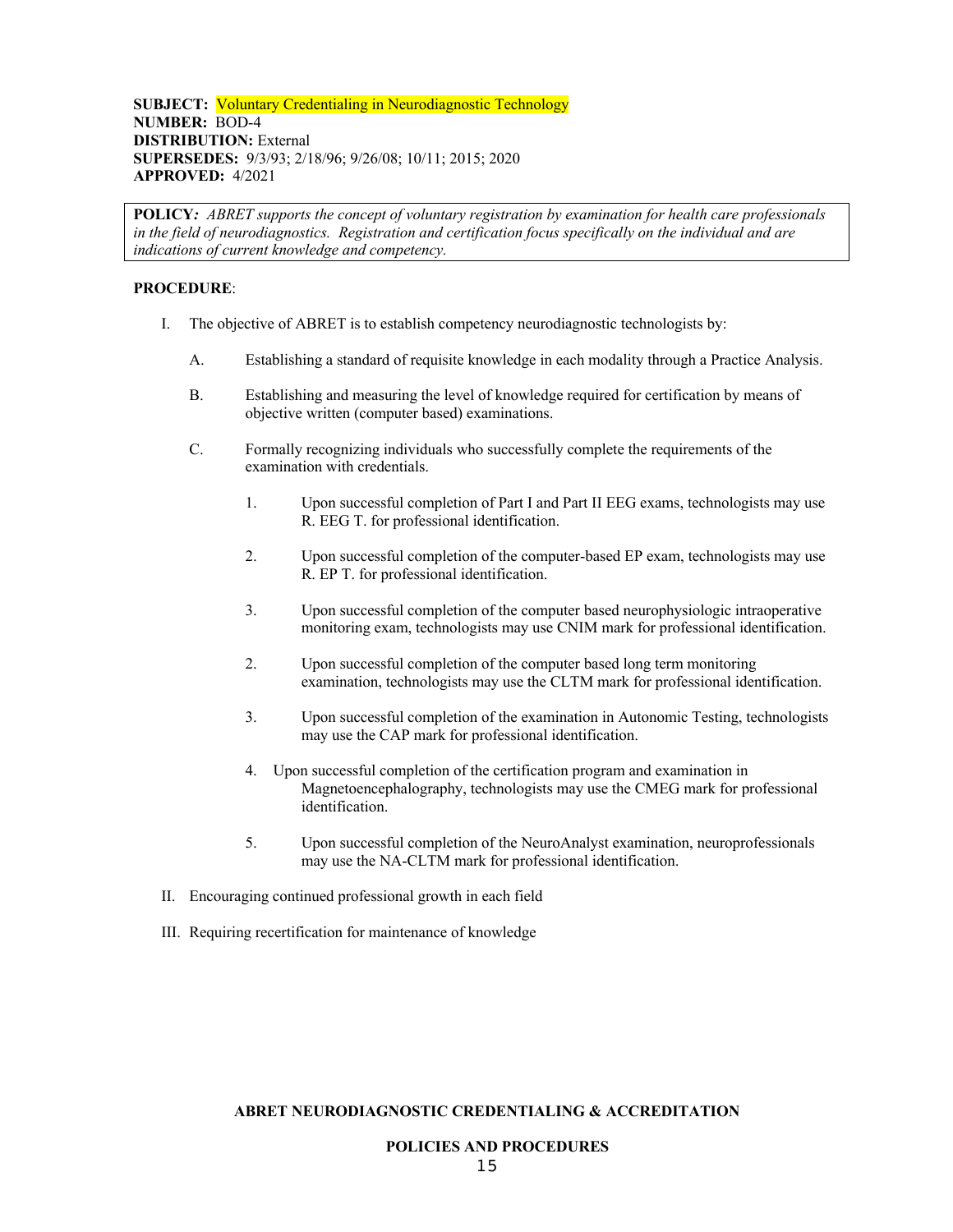## **SUBJECT:** Statement on Equivalency of Other Neurodiagnostic Registration or Certification **NUMBER:** BOD-15 **DISTRIBUTION:** External **SUPERSEDES:** 9/3/93 **EFFECTIVE DATE:** 2/18/96; 9/08; 2015 **APPROVED:** 2021

## **POLICY:**

- 1. Possession of other neurodiagnostic registration or certification, national or international, does not fulfill ABRET registration requirements, consequently, the R.EEG T., R.EP T., and R.EEG/EP T. titles are reserved only for those who successfully complete ABRET registry exam requirements.
- 2. Possession of other neurodiagnostic registration or certification, national or international, does not fulfill ABRET certification requirements, consequently, the CNIM, CLTM, NA-CLTM and CAP titles are reserved only for those who successfully complete ABRET certification requirements.
- 3. Possession of other neurodiagnostic registration or certification, national or international, does not fulfill ABRET certification requirements, consequently, CMEG is reserved only for those who successfully complete ABRET certificate program in Magnetoencephalography.
- 4. All candidates must meet current eligibility requirements in order to participate in the examination processes. Candidates may file for a petition of eligibility.
- 5. ABRET discourages the use of job designations or functions such as EEGT, EPT, ENDT, etc., after an individual's name in the form of a title.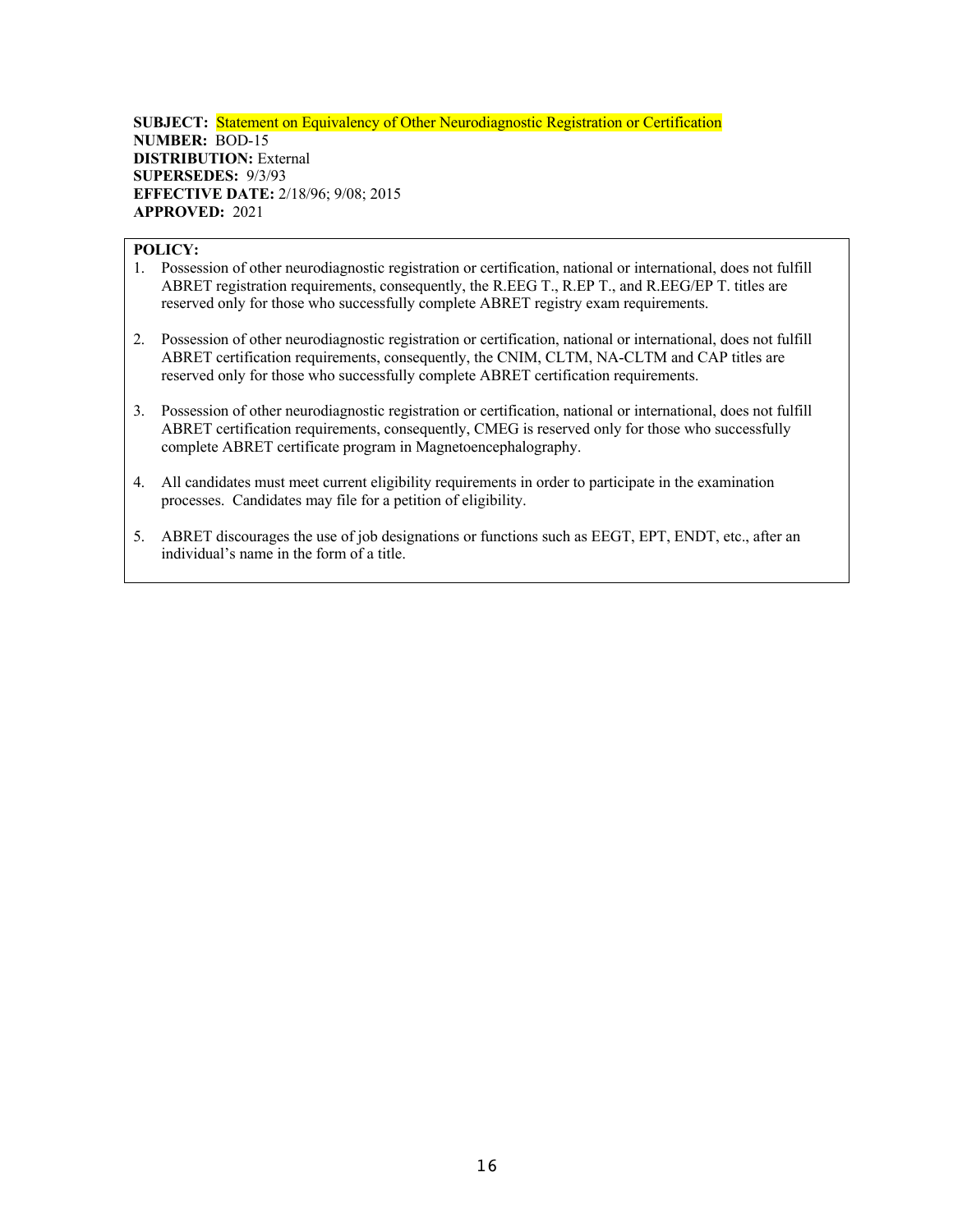## **POLICIES AND PROCEDURES**

**SUBJECT:** ABRET Credentialing Examinations **NUMBER:** BOD-19 **DISTRIBUTION:** External **SUPERSEDES:** 9/3/93; 2/18/96; 8/08; 2015 **APPROVED:** 4/2020

**POLICY:** *The Board of Directors of ABRET is responsible for offering credentialing examinations annually.*

- **I.** The Board of Directors contracts with a testing service to administer ABRET credentialing exams throughout the year.
- **II.** Candidates must successfully complete the examination in order to be credentialed by ABRET.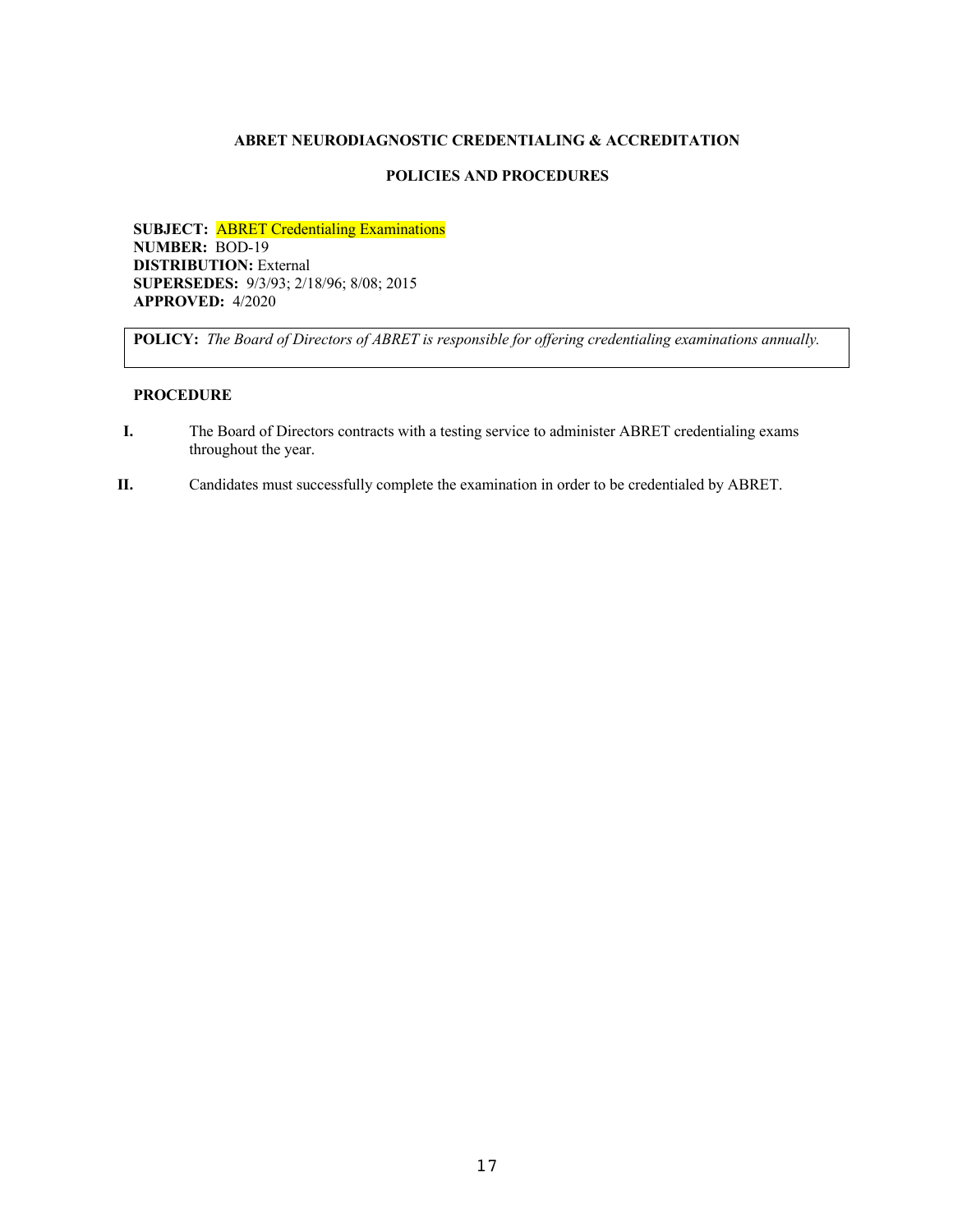#### **POLICIES AND PROCEDURES**

**SUBJECT:** Nondiscriminatory practice statement **NUMBER:** BOD-22 **DISTRIBUTION: External EFFECTIVE DATE:** 9/23/94 **APPROVED:** 9/23/94

**POLICY:** *ABRET does not discriminate on the basis of age, sex, race, religion, national origin, marital status, or handicapping condition.*

- I. ABRET is operated in accordance with Title VI of the Civil Rights Act of 1964 (42 U.S.C. d et seq.), Section 504 of the Rehabilitation Act of 1973 (42 U.S.C. 70b), and the Age Discrimination Act of 1975 (42 U.S.C. 6101 et seq.), no individual shall, on the ground of race, sex, color, creed, national origin, age or handicap be excluded from participation in, be denied the benefits of, or be otherwise subjected to discrimination under any program of services by this Board.
- II. ABRET also complies fully with The Americans with Disabilities Act, EEOC, and other regulatory agencies. Questions concerning compliance should be directed to the Executive Director.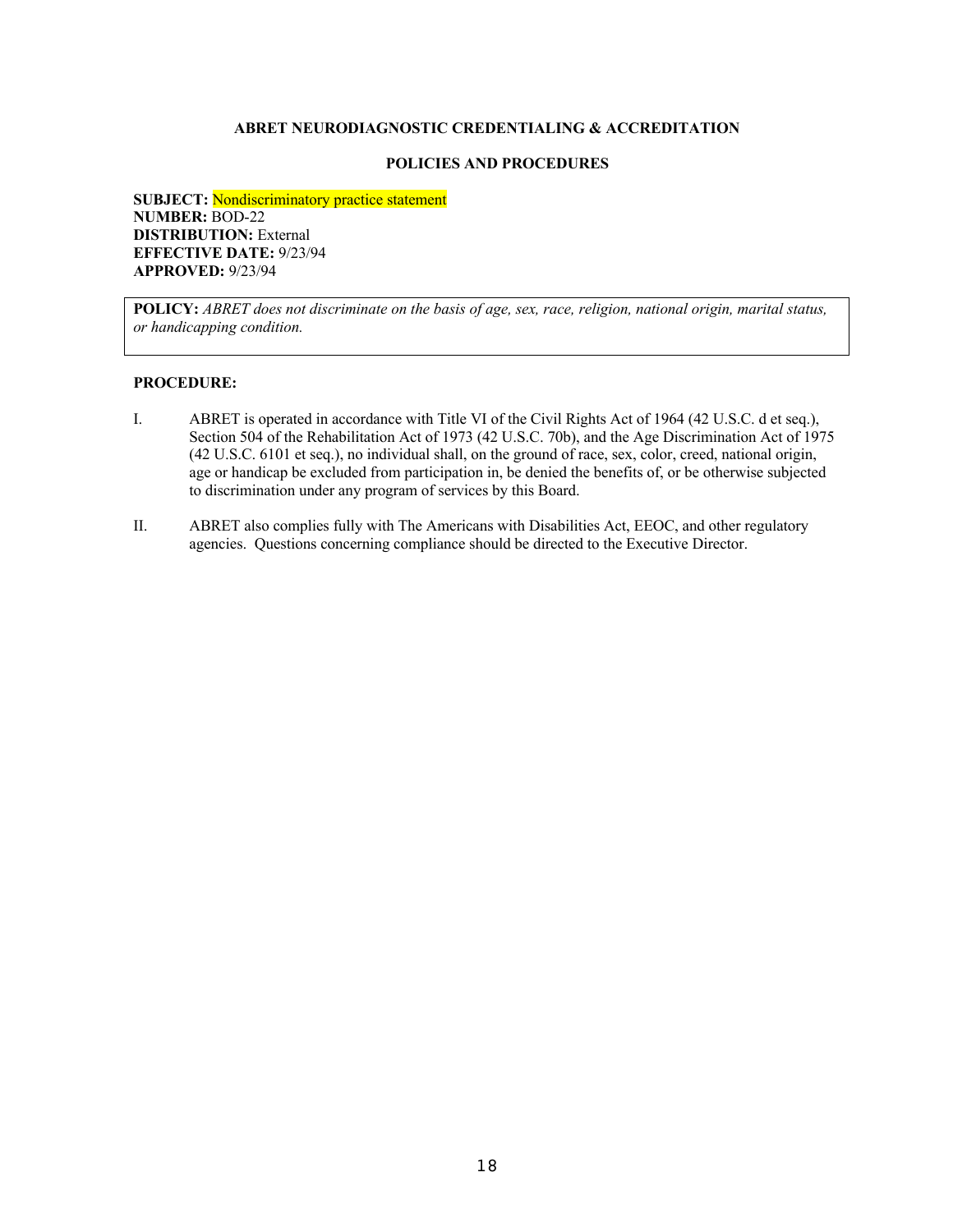### **POLICIES AND PROCEDURES**

**SUBJECT:** Release of Registry Information **NUMBER:** EXO-6 **DISTRIBUTION:** External **SUPERSEDES:** 8-30-91; 9/3/93; 2/18/96; 10/05; 10/11 **EFFECTIVE DATE:** 4/2020

**POLICY:** *The Executive Office releases the name, credential number and dates*

- I. Interested parties may request registry or certification information
	- A. Credentials may be verified online on the ABRET website.
	- B. Requests may be made to the Executive Office.
	- C. Credential verification forms are available from the office or website.
- II. Appropriate information must be provided for the verification.
	- A. The request must include the name of the technologist at the time of registration or certification.
	- B. The Executive Director or staff sends a confirmation of the registry or certification along with the name, number and date of registration or certification and expiration, if applicable, to the requesting party.
	- A. If there is uncertainty of the candidate's status, additional information is requested.
- III. Information on the status of a candidate currently in the exam process is not released without written consent of the candidate.
	- A. The Executive Director may upon written authorization from a candidate, confirm or deny that a candidate is currently in the exam process.
	- B. Candidate scores are not released to a third party.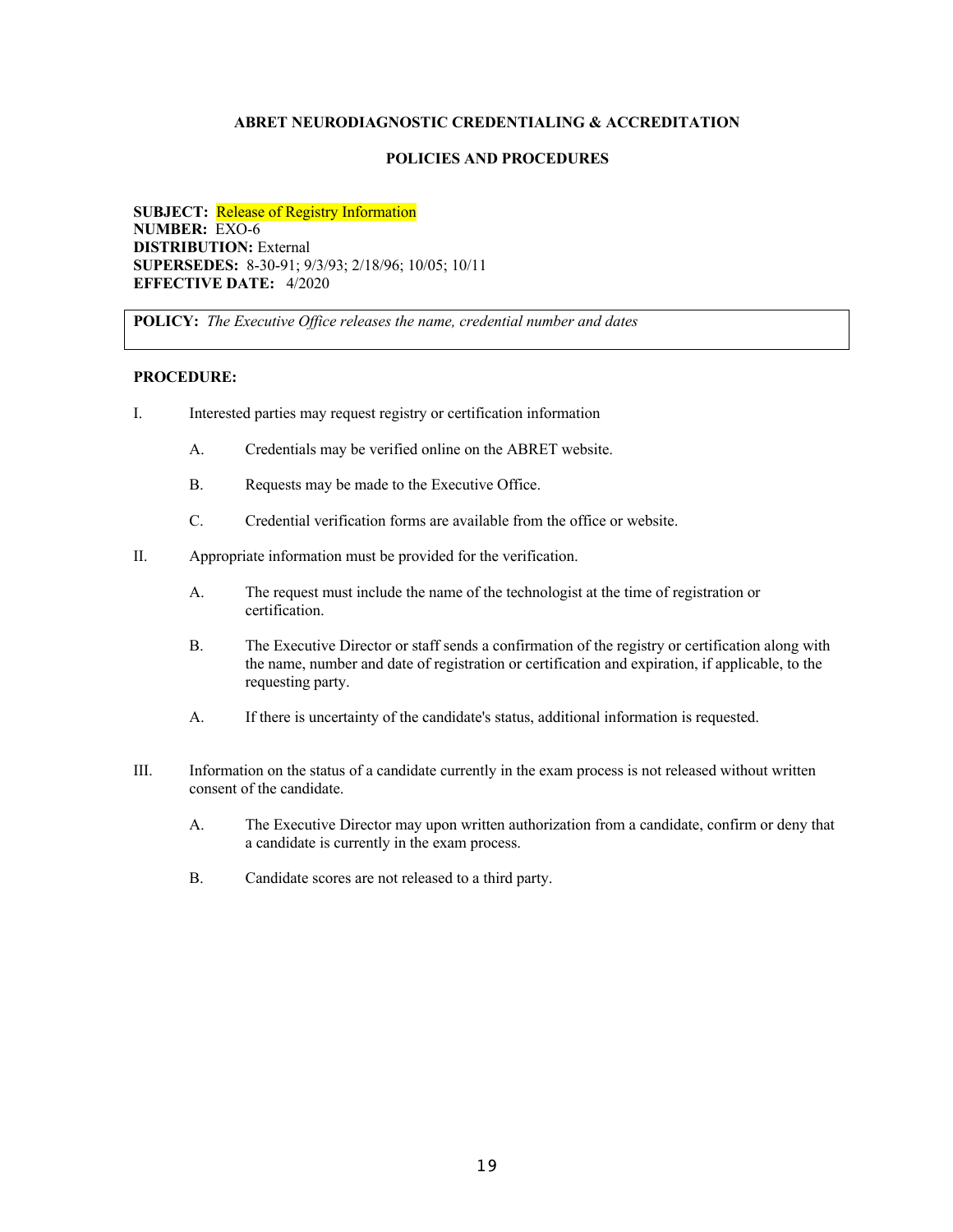#### **POLICIES AND PROCEDURES**

**SUBJECT:** Names on Certificates of Registration **NUMBER:** EXO-9 **DISTRIBUTION:** External **SUPERSEDES:** 9/23/94 **EFFECTIVE DATE:** 9/2/96 **APPROVED:** 8/2/96

**POLICY:** *ABRET certificates do not include credentials along with names.*

- I. The ABRET certificates of registration/certification include only the name of the technologist or credentialed individual.
- II. No other certification, designation or credentials are placed on the certificate since ABRET cannot be responsible for verification of credentials.
- III. Candidates are expected to provide their legal name for the certificate and credential database.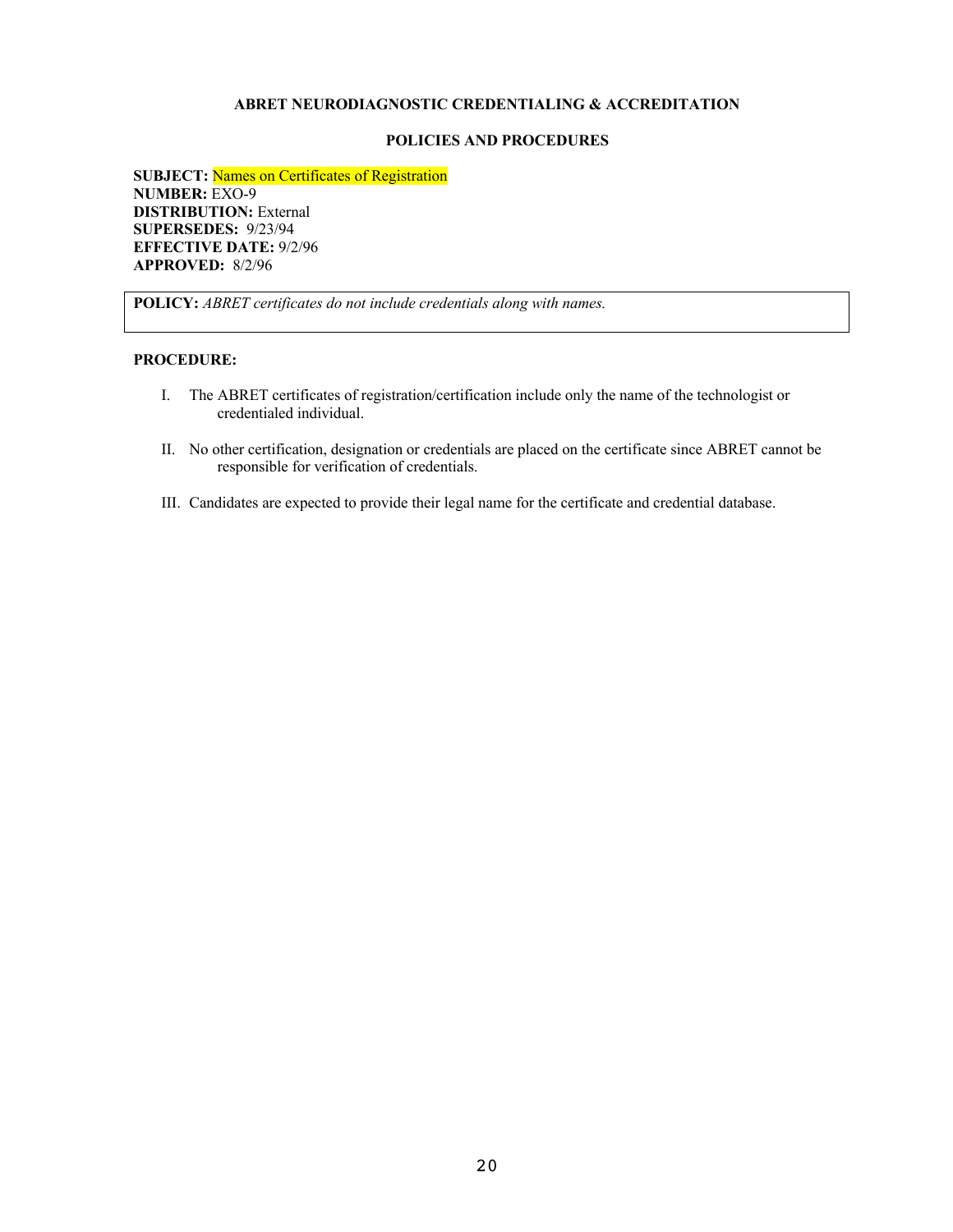#### **POLICIES AND PROCEDURES**

**SUBJECT:** Examination Rules **NUMBER:** RUL-1 **DISTRIBUTION:** External **SUPERSEDES:** 9/3/93, 2/18/96, 8/3/07 **EFFECTIVE DATE:** 1/08 **APPROVED:** 4/2020

**POLICY:** *Candidates must abide by the following rules for all ABRET credentialing/certification examinations.*

#### **PROCEDURE:**

- I. Admission requires a current driver's license, passport, or US Military ID. Temporary or paper copies are not accepted.
- II. No books of other reference materials may be taken into or removed from the examination room.
- III. No Electronic devices than can be used to record, transmit, receive, or play back audio, photographic, text, or video content, including but not limited to, cell phones, laptops, tablets, Bluetooth devices, wearable technology (such as smart watches), MP3 payers (such as iPods), pagers, cameras, and voice recorded are permitted to be used and cannot be taken into the examination room.
- IV. No questions concerning content of the examination may be asked during the testing period. The candidate should listen to the instructions given by the Proctor and read the instructions provided on the computer and should carefully follow directions.
- V. Candidates are prohibited from leaving the testing room while their examination is in session, with the sole exception of going to the restroom.
- VI. Bulky clothing, such as sweatshirts (hoodies), jackets, coats, and hats (except hats worn for religious reasons), and most types of jewelry may not be worn while taking the examination.
- VII. All watches and "Fitbit" type devices cannot be worn during the examination.
- VIII. No food/beverages are permitted inside the testing room.
- VIII. ABRET prohibits certain behaviors, including (but not limited to) the activities listed:
	- A. Copying test questions
	- B. Copying answers
	- C. Permitting another to copy answers
	- D. Falsifying information required for admission to an examination
	- E. Impersonating another examinee
	- F. Taking the examination for any reason other than for the purpose of seeking accreditation
- IX. Violation of any of the rules listed above may lead to forfeiture of fees, dismissal from the testing room, and cancellation of test scores.

Complaints and challenges must be submitted in writing within fourteen days after taking the examination. ABRET will not consider late submissions. The procedure for submitting complaints and challenges is contained in the ABRET policy on exam challenges.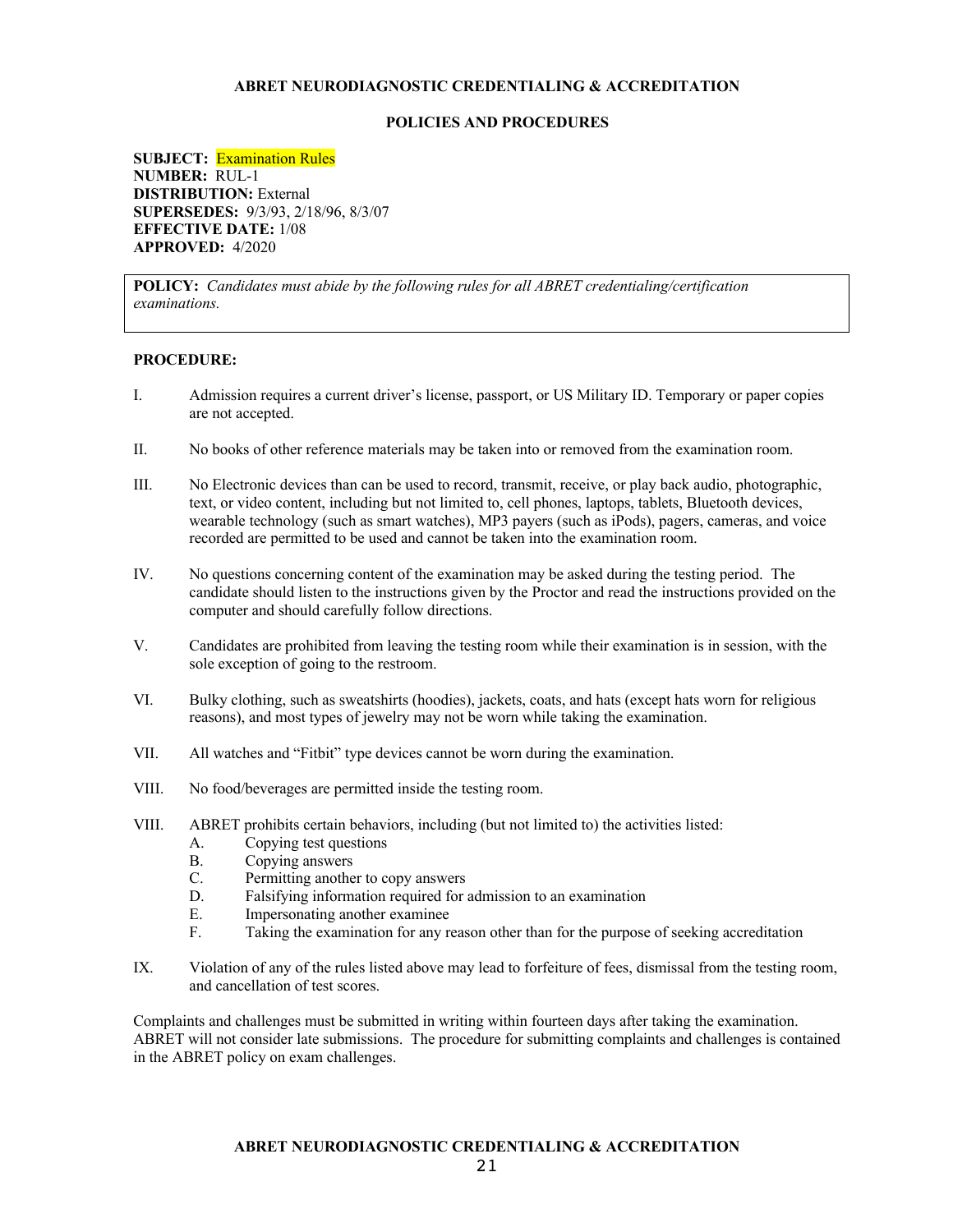## **POLICIES AND PROCEDURES**

**SUBJECT:** Admission into the ABRET Examination Sessions **NUMBER:** RUL-2 **DISTRIBUTION:** External **SUPERSEDES:** 9/3/93; 2/18/96; 1/09, 10/11 **APPROVED:** 2017

**POLICY:** *Candidates must bring an Admission Notice and a current government issued photo identification in order to gain admission to the exam.*

- I. The testing service provider a scheduling authorization e-mail notice to candidates approximately once they are notified the candidate is eligible to test.
- II. Candidates must present the scheduling authorization and a current government issued photo ID to gain admission to the testing center.
- III. If a candidate does not receive a scheduling authorization at least two weeks following the eligible to test status, he/she should contact the contracted testing agency by phone.
- IV. Candidate must contact the testing center where they are scheduled no later than noon, EST, of the second business day PRIOR to the scheduled appointment in order to reschedule.
- V. Late candidates are admitted to the exam at the discretion of the Proctor.
- VI. There are no refunds. Candidate must sit for the examination within their three-month time frame indicated on their scheduling authorization.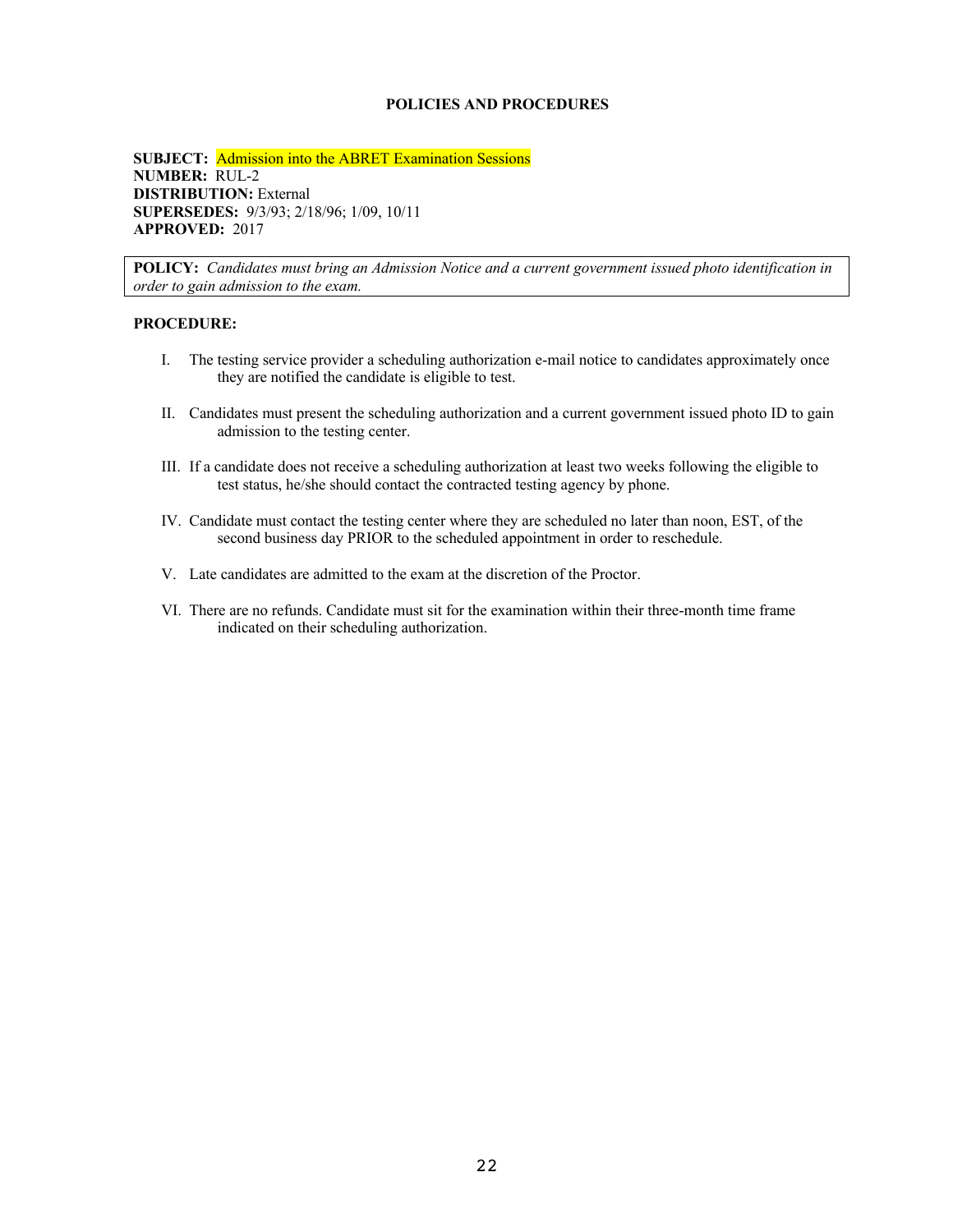## **POLICIES AND PROCEDURES**

**SUBJECT:** Confidentiality of Exam Materials **NUMBER:** RUL-4 **DISTRIBUTION:** External **SUPERSEDES:** 9/3/93; 2/18/96; 09/12; 10/2016 **APPROVED:** 4/2020

**POLICY:** *ABRET is committed to protecting confidential and/or proprietary information related to its mission and its certification programs (i.e. applicants; candidates; certificants; and the examination development, maintenance, and administration process). The confidentiality policy applies to all ABRET employees, Board members, committee members, consultants, and other individuals who are permitted access to confidential information.*

#### **PROCEDURE:**

I. ABRET and the contracted testing agency consider individual written exam results confidential. ABRET will release the individual test scores ONLY to the individual candidate. CAAHEP Program Directors will receive the results of their graduates included on the individual CAAHEP Program School Report.

II. Confidential materials include, but are not limited to: an individual's application, application status, personal applicant /certificant information, exam development documentation (including job analysis study reports, technical reports, and cut score studies), exam items and answers, exam forms, and individual exam scores and are considered the sole property of ABRET.

III. To ensure the security of the examination, all test materials are confidential and will not be released to any person or agency.

IV. Personal information submitted by applicant /certificants with an application or recertification application is considered confidential. Personal information retained within the applicant/certificant database will be kept confidential.

V. If ABRET is required by law to disclose confidential information, the individual(s) whose information is released will be notified to the extent permitted by law.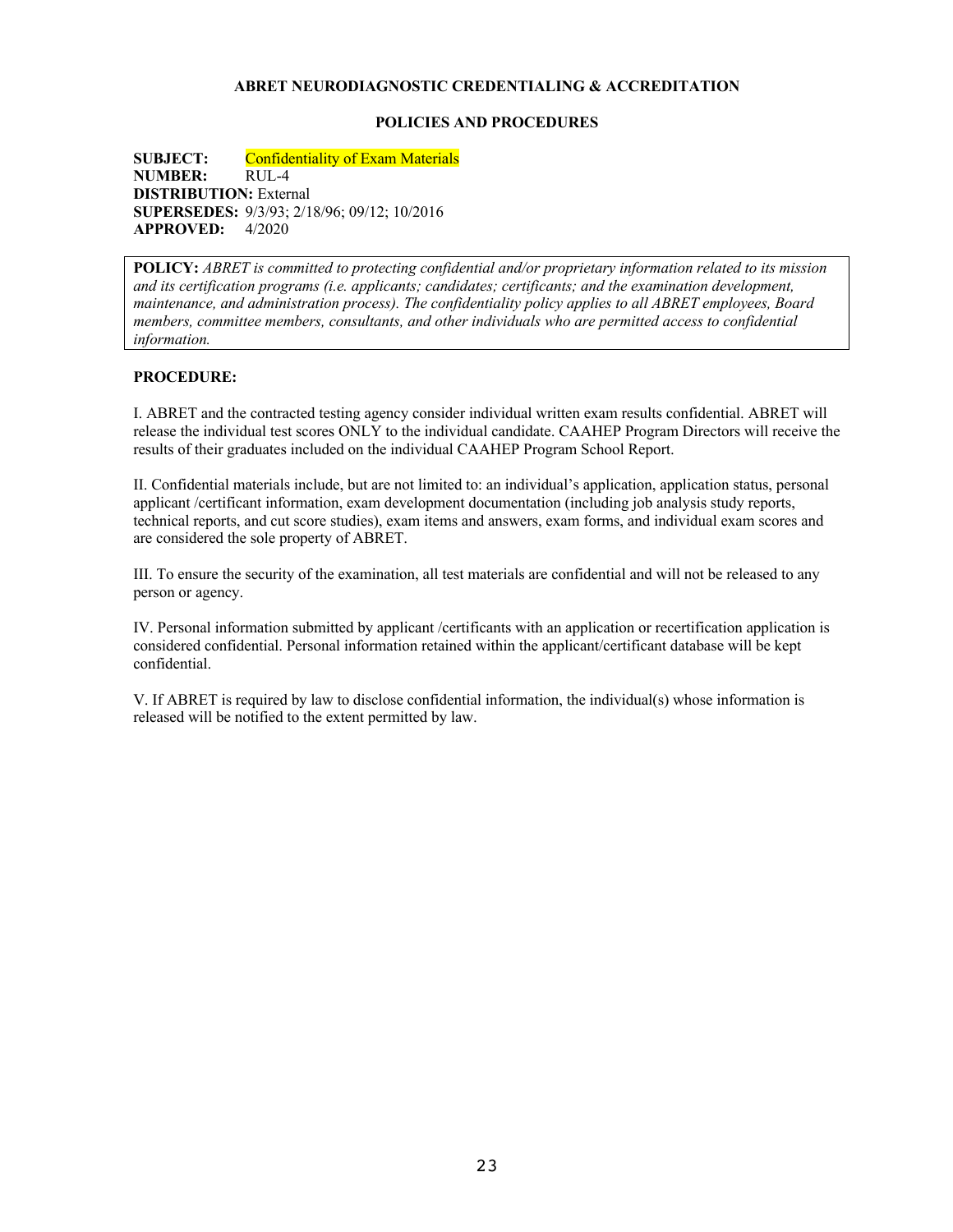## **POLICIES AND PROCEDURES**

**SUBJECT:** Use of ACNS Guidelines **NUMBER:** RUL-6 **DISTRIBUTION:** External **SUPERSEDES:** 8/13/92; 2/15/95; 10/11 **APPROVED:** 2016

**POLICY:** *ABRET examinations utilize the American Clinical Neurophysiology Guidelines.*

- I. ABRET uses the American Clinical Neurophysiology Society (ACNS) Guidelines as a reference for testing and evaluation of candidates taking the ABRET Examination.
- II. ACNS guidelines are available at no cost on the ACNS website, www.acns.org.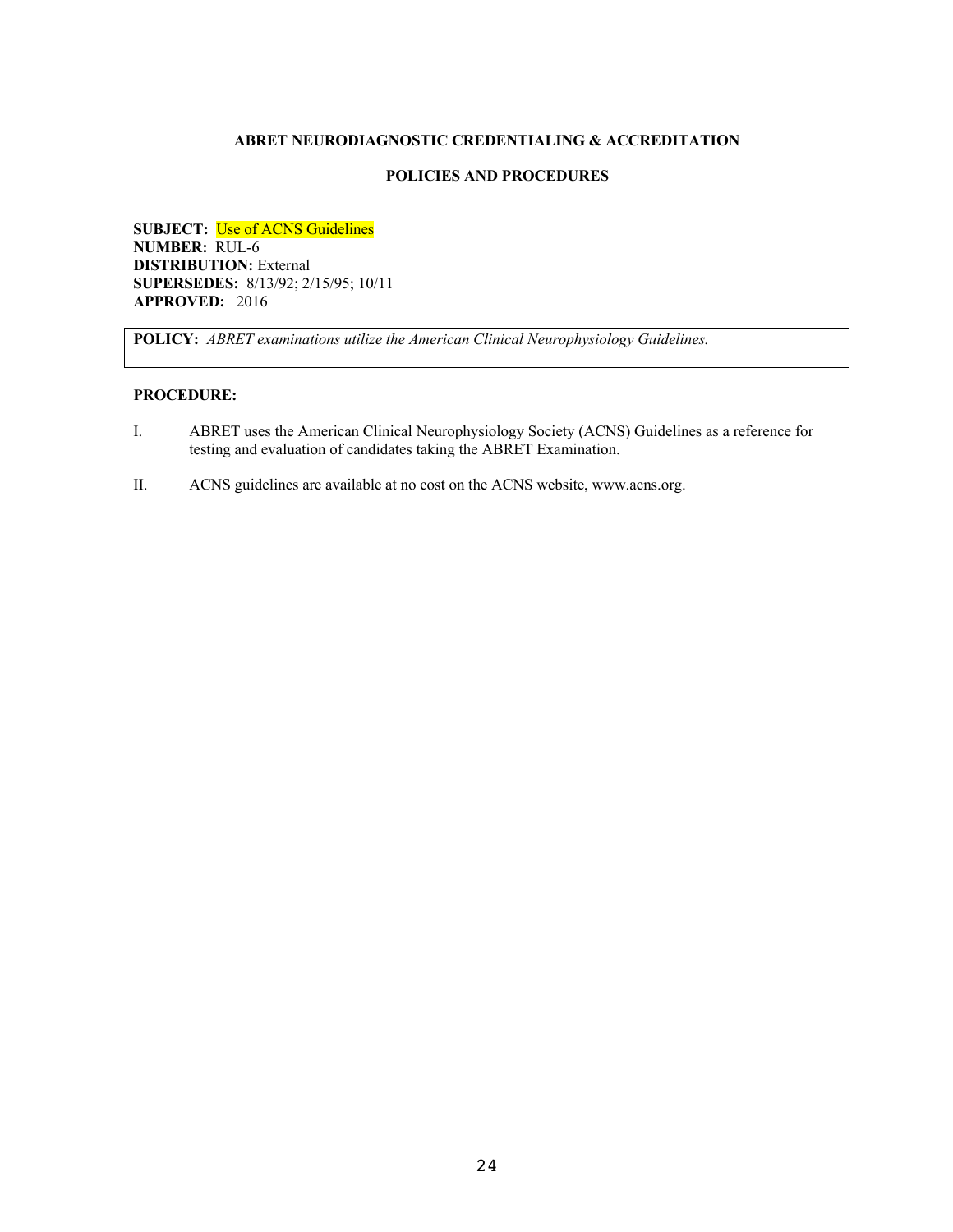## **ABRET Neurodiagnostic Credentialing and Accreditation**

## **POLICIES AND PROCEDURES**

**SUBJECT:** Violations to Standards of Practice and Disciplinary Process **NUMBER:** RUL-8 **SUPERSEDES:** 9/3/93, 9/23/94, 2/18/96, 2006, 2008, 2011; 2014 **EFFECTIVE DATE:** 2021

**POLICY:** *To protect the public by providing rules of professional conduct for ABRET registered or certified technologists and personnel. To investigate and apply sanctions for violations by registered technologists and certified professionals. ABRET does not warrant the performance of any individuals.*

## **PREAMBLE**

ABRET Neurodiagnostic Credentialing and Accreditation is a nonprofit credentialing board for Electroencephalographic ("EEG") Technologists, Evoked Potential ("EP") Technologists, Long Term Monitoring ("CLTM"), Neurophysiologic Intraoperative Monitoring ("CNIM") Technologists, Autonomic Testing Professionals ("CAP"), and Magnetoencephalographic Technologists ("CMEG"). ABRET encourages and promotes quality technical and clinical standards world-wide for neurodiagnostic technologists and laboratories through certification and accreditation.

Individuals seeking to become ABRET Registered Technologists and Certified technologists should recognize their responsibilities, not only to their patients, but also to society, to other health care professionals and to themselves.

The ABRET Board of Directors is composed of individuals who are qualified in EEG, EP, Long Term Monitoring, Neuroanalysis, Intraoperative Monitoring, Autonomics, Magnetoencephalography experts, technologists, and physicians engaged primarily in direct patient care, research, or in neurodiagnostic instruction and education. The members of the Board are elected for a term of three years initially and may be reelected. There are three officers elected from the Board members: the President, Secretary and Treasurer, who comprise the Executive Committee in addition to the Executive Director. The Executive Director is ABRET's chief of staff and manages and directs all routine operational and administrative activities of the organization.

ABRET has developed a *Code of Ethics* and this Disciplinary Policy to articulate standards of conduct required for certification and continued certification of EEG, EP, CLTM, NA-CLTM, CNIM, CAP, and MEG neuroprofessionals. This policy was also adopted to establish a fair process for addressing noncompliance. Matters are investigated by the Ethics and Disciplinary Committee and presented for judgment before the Disciplinary Hearing Committee. These committees operate independently of one another. The ABRET Board of Directors is available to hear appeals of Disciplinary Hearing Committee decisions and is the final decision-maker on behalf of ABRET. This policy is intended to protect the public from misconduct by a credential holder and also to protect credential holders from unfounded complaints.

**1. General Principles.** Individuals must: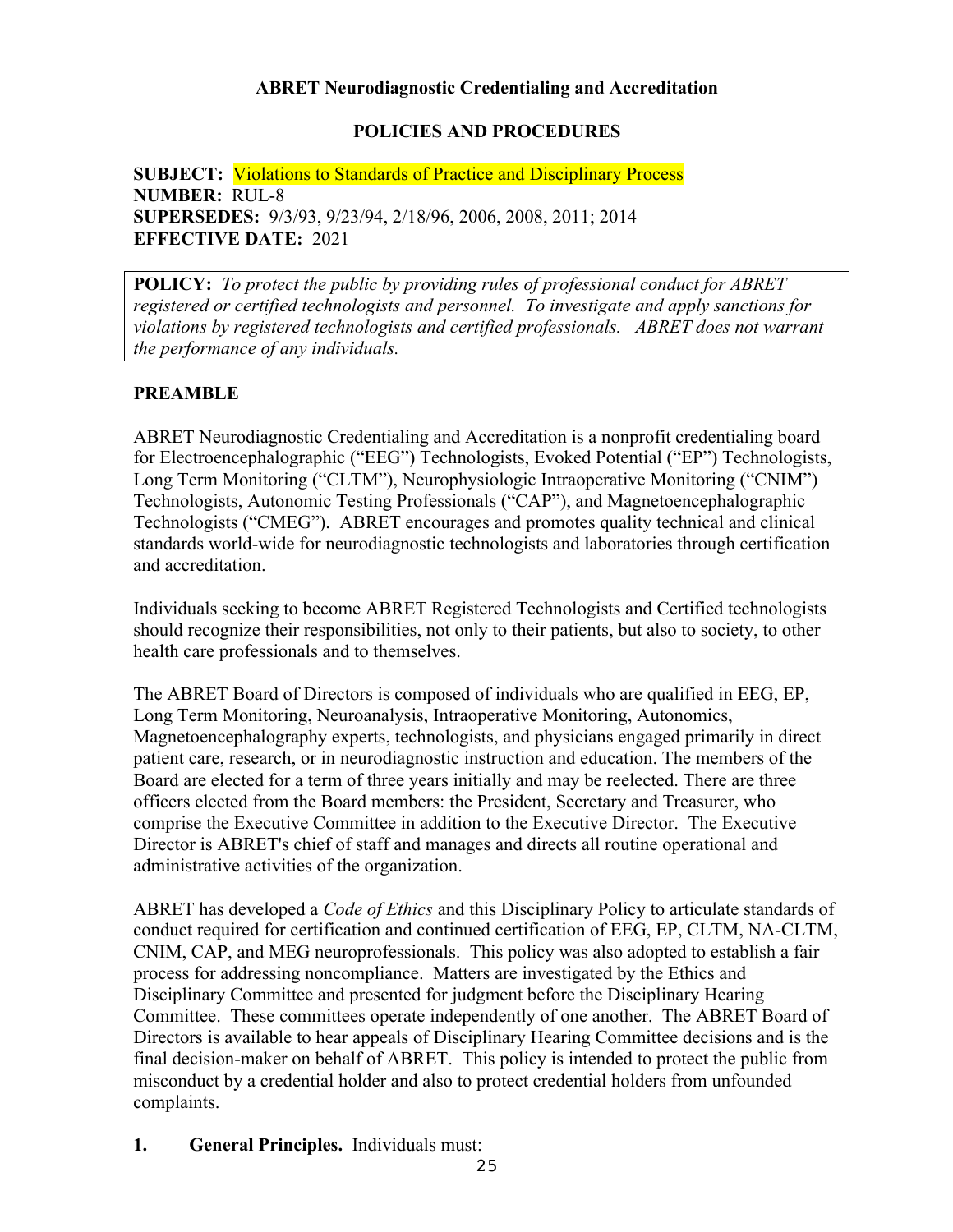- A. be truthful, forthcoming, and cooperative in their dealings with ABRET;
- B. be in continuous compliance with ABRET's rules (as amended from time to time by ABRET);
- C. respect ABRET's intellectual property rights;
- D. abide by ABRET's reasonable test administration rules;
- E. abide by laws related to the profession and to general public health and safety; and
- F. carry out their professional work in a competent and objective manner.
- **2. Grounds for Disciplinary Action.** ABRET may deny, suspend, revoke, or take other action regarding an application or certification if an individual is not in compliance with this Disciplinary Policy. Grounds for disciplinary action include (but are not limited to):
	- A. Ineligibility for certification, regardless of when the ineligibility is discovered;
	- B. An irregular event in connection with an ABRET examination including (but not limited to) copying answers, copying examination materials, and causing a disruption in the testing area;
	- C. Providing fraudulent or misleading information;
	- D. Unauthorized possession or misuse of ABRET credentials, examinations, and other intellectual property;
	- E. Misrepresentation of certification status;
	- F. Failure to provide requested information in a timely manner;
	- G. Failure to inform ABRET of changes or adverse actions;
	- H. Gross negligence or willful misconduct in professional work;
	- **I. A**ccepting primary responsibility for interpretation of testing or monitoring for purposes of clinical diagnosis and treatment (Individuals who are licensed or otherwise authorized by practice standards to provide interpretation are excluded.);
	- **J.** Failure to maintain a current professional credential as required by the jurisdiction in which the individual practices (this may include a license, certificate, or registration);
	- **K.** The conviction of, plea of guilty to, or plea of no contest ("nolo contendere") to a felony or misdemeanor related to public health and safety or the profession;
	- **L.** Disciplinary action by a licensing board or professional organization other than ABRET; and
	- **M.** Other failure to maintain continuous compliance with ABRET standards, policies, and procedures.

## **3. Sanctions.**

A. ABRET may impose one or more of the following sanctions for a violation of this Disciplinary Policy:

- **i.** Denial or suspension of eligibility;
- **ii.** Denial of certification;
- **iii.** Revocation of certification:
- **iv.** Non-renewal of certification;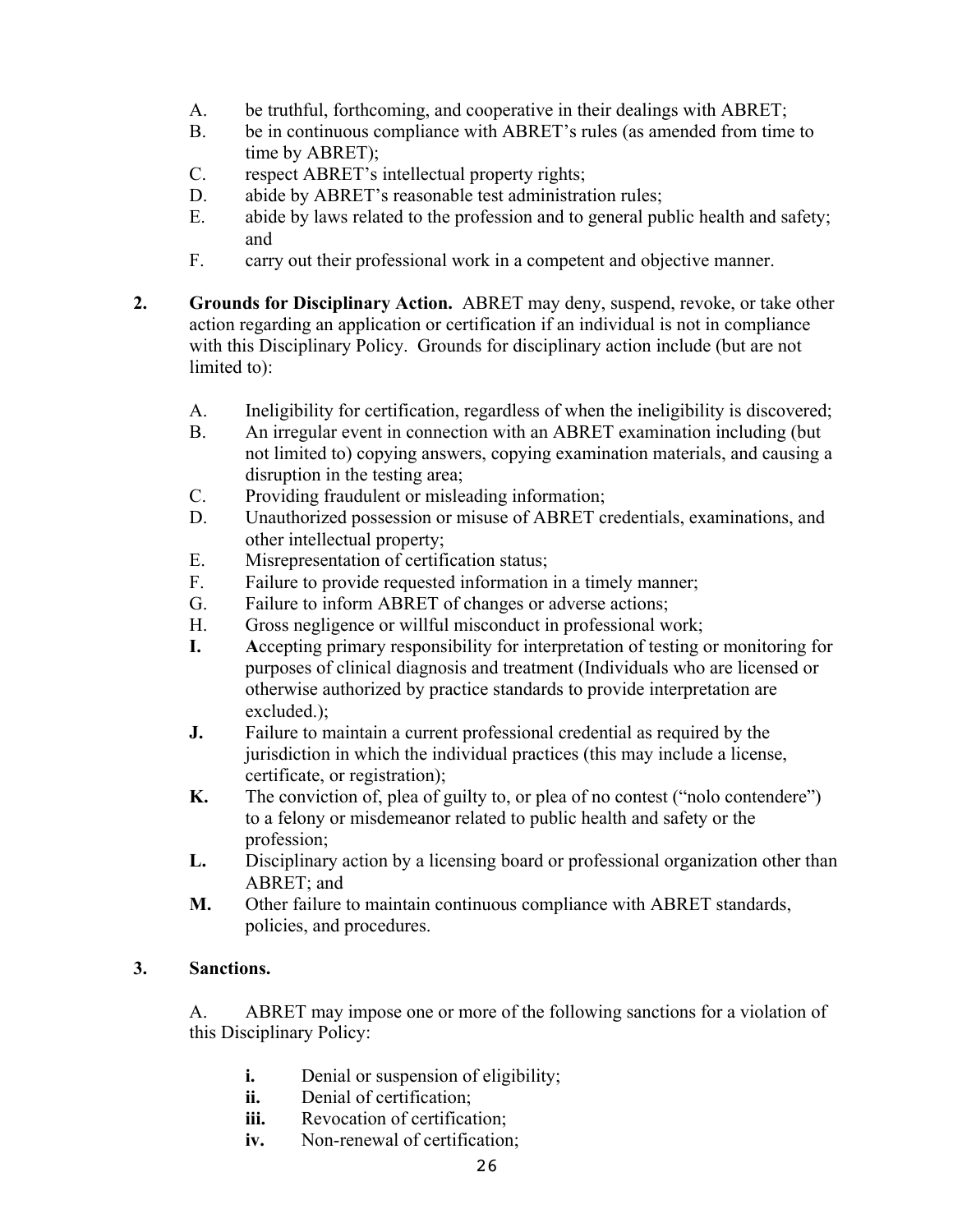- **v.** Suspension of certification;
- **vi.** Reprimand;
- **vii.** Probation;
- **viii.** Notification of other legitimately interested parties; or
- **ix.** Other corrective action.
- B. The sanction must reasonably relate to the nature and severity of the violation, focusing on reformation of the conduct of the individual and deterrence of similar conduct by others. The sanction decision may also take into account aggravating circumstances, prior disciplinary history, and mitigating circumstances. No single sanction will be appropriate in all situations.
- **4. Compliance with ABRET Standards, Policies, and Procedures.** An individual must be in continuous compliance with all ABRET standards, policies, and procedures. Each individual bears the burden for demonstrating and maintaining compliance at all times.
- **5. Non-Payment of Fees.** Failure to pay fees when due results in automatic expiration of certification.
- **6. Contact Information Changes**. An individual must notify ABRET within ninety (90) days of any change in name, address, telephone number, or email address.
- **7. Adverse Actions**. An individual must notify ABRET of any development bearing on certification. Developments which must be reported to ABRET include (but are not limited to) arrests, complaints, inquiries, indictments, and charges pending against the individual before a state or federal regulatory agency, professional certification organization, or judicial body directly relating to public health and safety or the profession, or any matter described in Section 2, above. An individual must report events such as (but not limited to) suspension, revocation, or expiration of a state license to practice, being sued by a patient, or being investigated or reprimanded by a state regulatory board. The individual must notify ABRET within ninety (90) days after he/she first learns of the development and must provide documentation of the resolution of the matter within ninety (90) days after resolution.

## **8. Complaints**.

A. Persons concerned with possible violation of ABRET rules are encouraged to contact ABRET. The person should submit a written statement identifying the persons alleged to be involved and the facts concerning the alleged conduct in detail, and the statement should be accompanied by any available documentation. The statement should also identify others who may have knowledge of the facts and circumstances concerning the alleged conduct. The person making the complaint should identify him-/herself by name, address, email address, and telephone number. However, ABRET will consider anonymous complaints as long as sufficient information is provided to enable ABRET to conduct an appropriate investigation.

B. Actions taken under this Disciplinary Policy do not constitute enforcement of the law. Individuals bringing complaints under this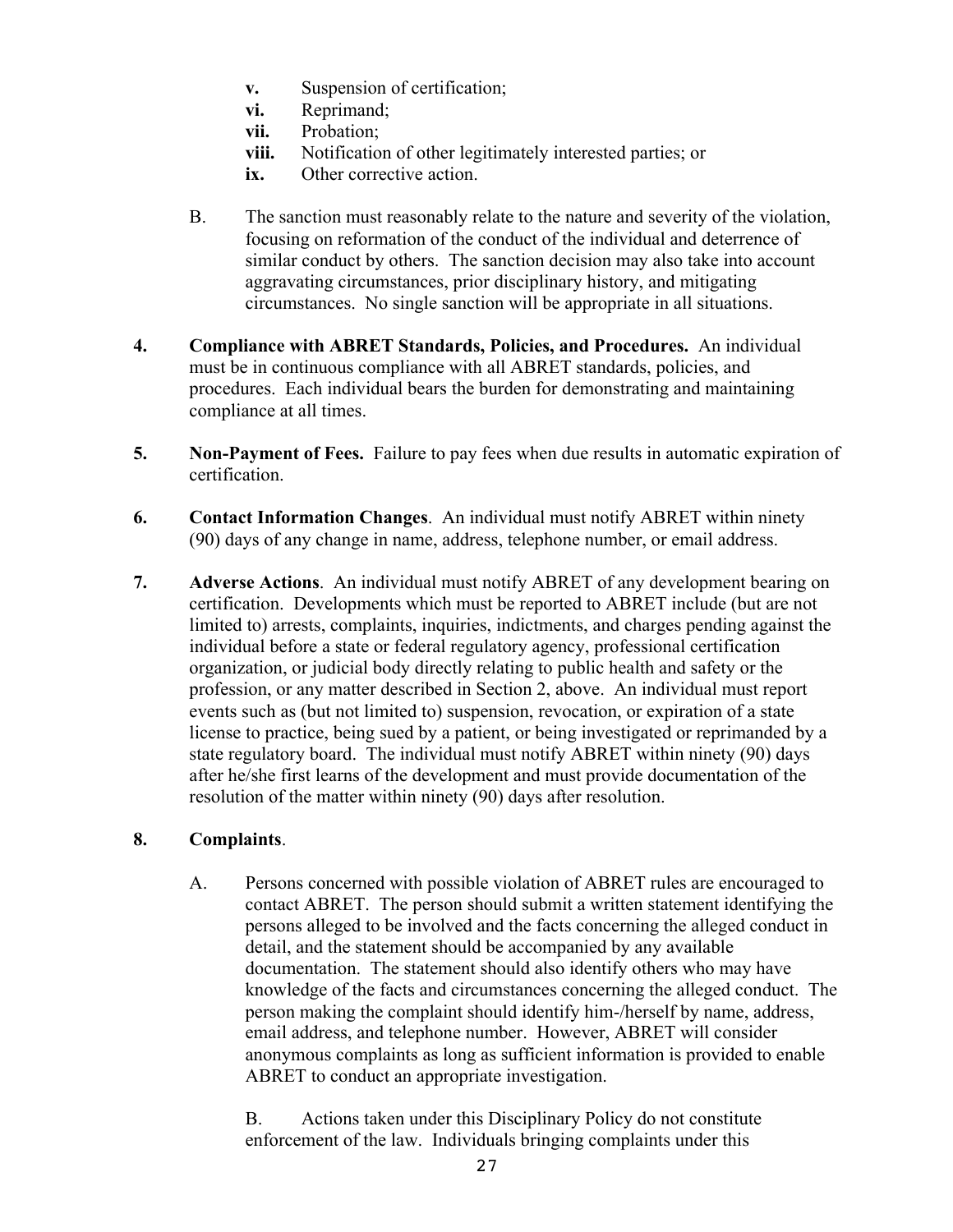Disciplinary Policy are not entitled to any relief or damages by virtue of this process.

## **7. Establishment of Ethics and Disciplinary Committee and Disciplinary Hearing Committee.**

A. The ABRET President will appoint (i) an Ethics and Disciplinary Committee and (ii) a Disciplinary Hearing Committee, to consider alleged violations of this Disciplinary Policy or any other ABRET standard, policy or procedure.

B. Each of these Committees will be composed of five members drawn from former Directors or current ABRET certificants.

C. A committee member's term of office on the committee will run for three years and may be renewed.

D. A committee member may not simultaneously serve on more than one committee and may not serve on any matter in which his or her impartiality might reasonably be questioned, or which presents an actual or apparent conflict of interest.

E. At all times during ABRET's handling of the matter, ABRET must exist as an impartial review body.

**i.** In order to avoid actual, apparent, or perceived conflicts of interest, no member will be permitted to serve on the ABRET Ethics and Disciplinary Committee, Disciplinary Hearing Committee, or Board of Directors whenever:

**a.** A member has formed an opinion on the matter; or **b.** A member is employed by, has been employed by, or is related to either the affected individual, or the member has special knowledge that could bias his/her decision relative to either the individual or ABRET.

**ii.** If at any time during the review of a matter by ABRET, the affected individual, a member of the Board of Directors or a committee member identifies a situation where the judgment of a member of the Ethics and Disciplinary Committee, Disciplinary Hearing Committee, or Board of Directors may be biased, prejudiced, or partial:

**a.** The member must make full disclosure of such matter by reporting the possible conflict or bias immediately to the committee chair or to the President regarding the Board of Directors; and **b.** The remaining members of the committee or the Board of Directors will determine whether the member must recuse him/herself and will not be permitted to vote or participate in any action taken upon any subject of such matter.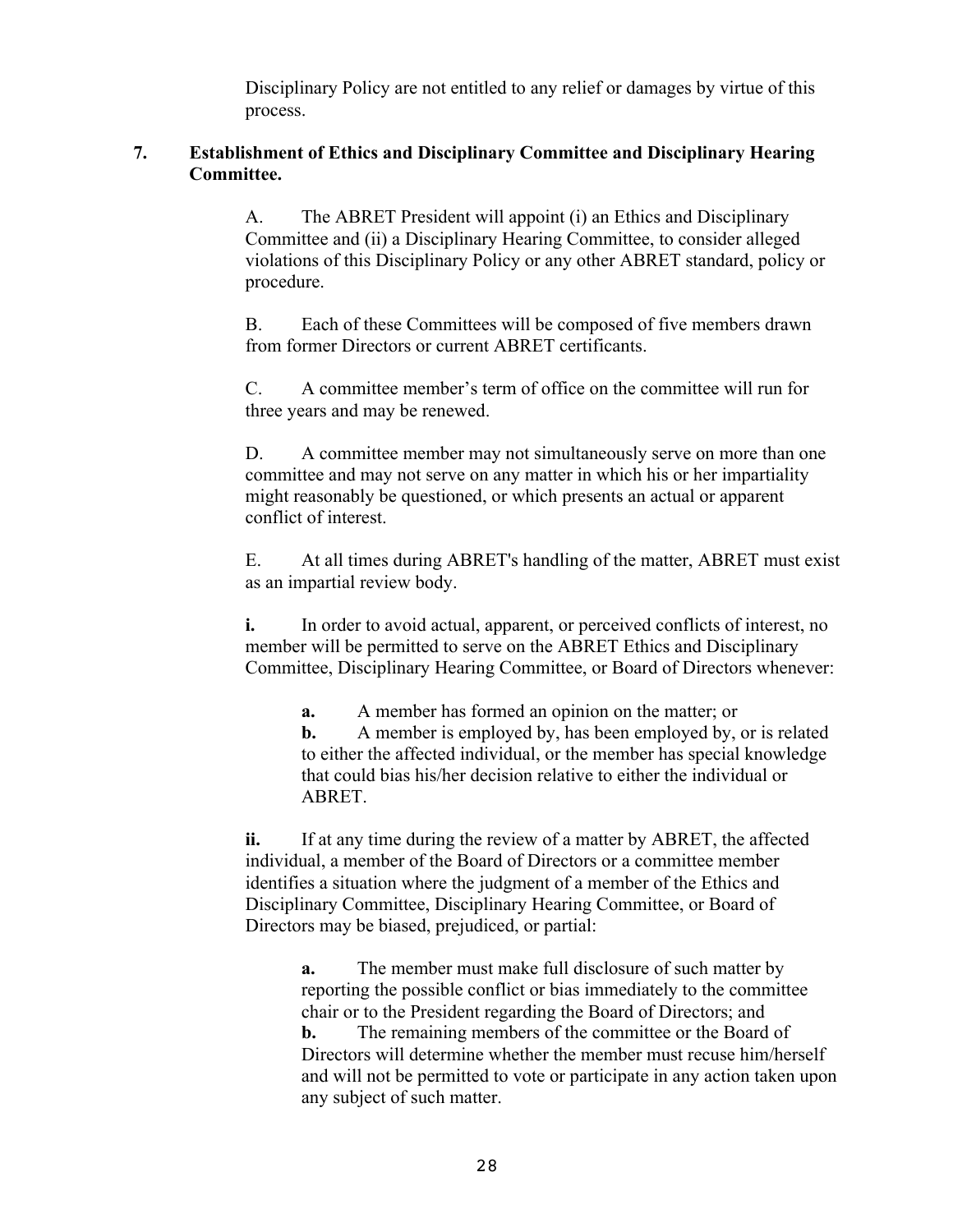**iii.** In such an event, the President may appoint another individual, *pro tem*, to a committee for such matter.

- F. Each Committee will elect its own Chair.
- G. Committee action will be determined by majority vote.

H. When a committee member is unavailable to serve by resignation, disqualification or other circumstance, the President of ABRET will designate another individual to serve as an interim member.

## **8. Disciplinary Review Procedures.**

## A. **Initial Evaluation by President.**

**i.** Upon receipt of a complaint or an adverse action notice, the Executive Director will confer with the President. The President or the Executive Director may request supplemental information.

**ii.** If the Executive Director and President determine that the complaint is frivolous or that the adverse action is not relevant to certification, no further action will be taken.

**iii.** If the Executive Director and President determine that ABRET lacks jurisdiction over the complaint or the person(s) who are the subject of the complaint, then they may refer the matter to the appropriate governmental agency or another entity engaged in the administration of law.

**iv.** If the Executive Director and President determine that the complaint is not frivolous or that the adverse action may be relevant to certification, it will be forwarded to the Ethics and Disciplinary Committee for investigation.

**v.** Individuals submitting adverse action notices and persons submitting complaints will be notified of the decision of the Executive Director and President.

B. **Audits.** ABRET may conduct one or more compliance audits. If ABRET discovers a possible violation of ABRET rules, the Executive Director will confer with the President to determine whether the allegation will be forwarded to the Ethics and Disciplinary Committee for investigation.

## C. **Procedures of the Ethics and Disciplinary Committee.**

**i.** The Ethics and Disciplinary Committee will investigate the allegations after receipt from the President. The Committee may contact the individual who submitted the complaint, the individual in question, and others who may have knowledge of the facts and circumstances surrounding the allegations.

**ii.** If the Committee determines after such investigation that the facts are inadequate to sustain a finding of a violation of ABRET rules, no further action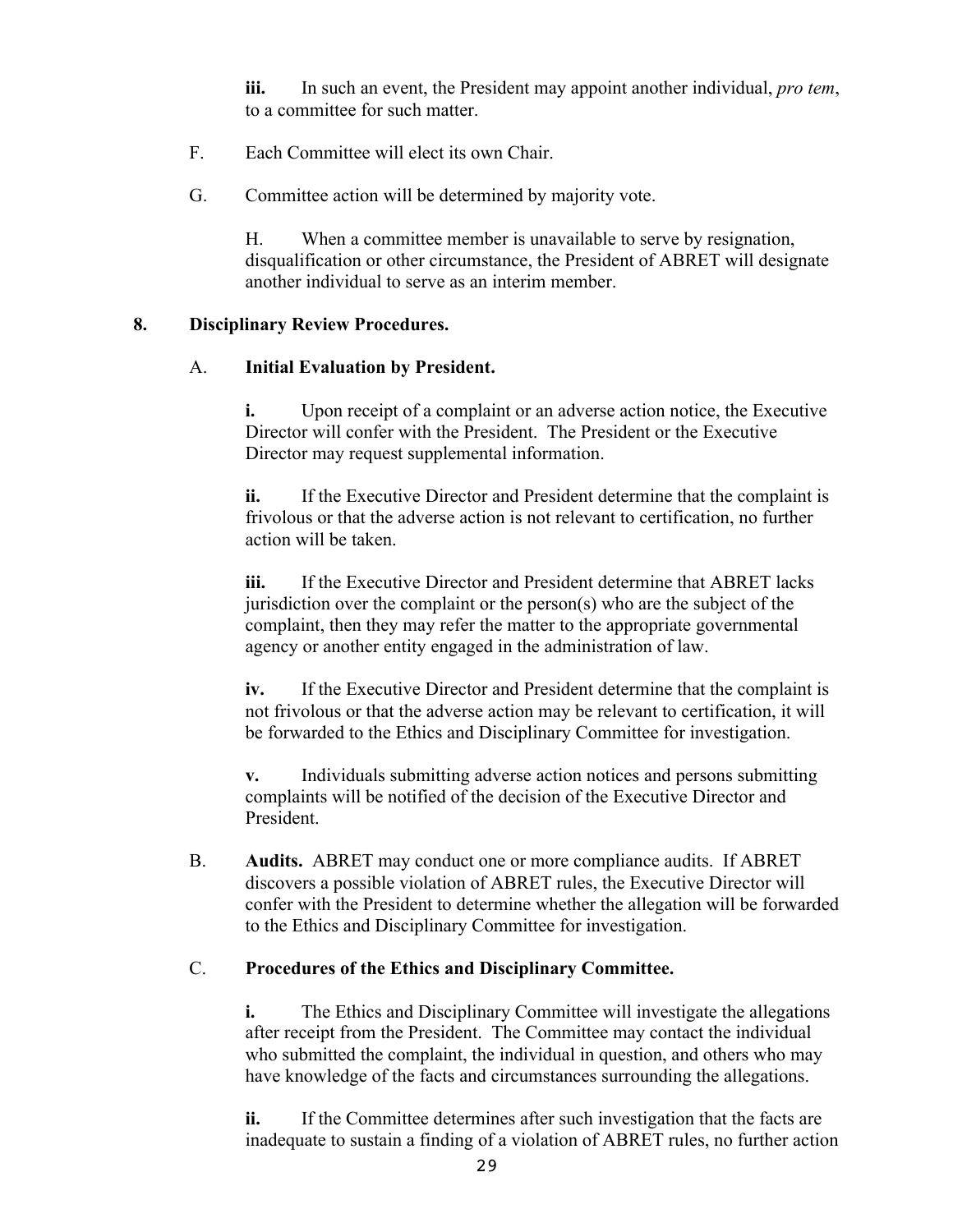will be taken. Individuals submitting adverse action notices and persons submitting complaints will be notified of this decision.

**iii.** If the Committee finds that good cause exists to question whether a violation of an ABRET rule has occurred, the Committee will transmit a statement of following information to the individual by (i) certified mail, return receipt requested, or (ii) overnight delivery by a nationally recognized express transportation company (with confirmed delivery):

**a.** the applicable rule;

**b.** the facts constituting the alleged violation;

**c.** That the individual may request an oral hearing (in person or by phone) or a review by written briefing for the disposition of the matter, with the individual bearing his or her own expenses;

**d.** That the individual will have thirty (30) days after receipt of the statement to notify the President and the Committee if he or she disputes the allegations, has comments on available sanctions, and/or requests an oral hearing in person, an oral hearing by phone, or a review by written briefing;

**e.** That, in the event of an oral hearing in person or by phone, the individual may appear in person with or without the assistance of counsel, may examine and cross-examine any witness under oath, and produce evidence on his or her behalf;

**f.** That the truth of the allegations or failure to respond may result in sanctions including revocation;

**g.** That if the individual does not respond, or if the individual responds but does not dispute the allegations, comment on available sanctions, or request a review or hearing, then the individual waives his/her right to further review and appeal, and consents to the Ethics and Disciplinary Committee rendering a decision on the evidence before it and applying available sanctions.

**iv.** The Ethics and Disciplinary Committee may offer the individual the opportunity to negotiate a specific sanction. Any agreed-upon sanction must be documented in writing and signed by ABRET and the individual.

## D. **Procedures of the Disciplinary Hearing Committee.**

**i.** Written Review. If the individual requests a review by written briefing, the Ethics and Disciplinary Committee will forward the allegations, the record of its investigation, its determination of a violation, its recommendation regarding sanction(s), and the response of the individual to the Disciplinary Hearing Committee. Written briefing may be submitted within thirty (30) days following receipt of the written review request by the Disciplinary Hearing Committee. The Disciplinary Hearing Committee will render a decision based on the record below and written briefs (if any) without an oral hearing.

**ii.** Oral Hearing. If the individual requests a hearing:

**a.** The Ethics and Disciplinary Committee will: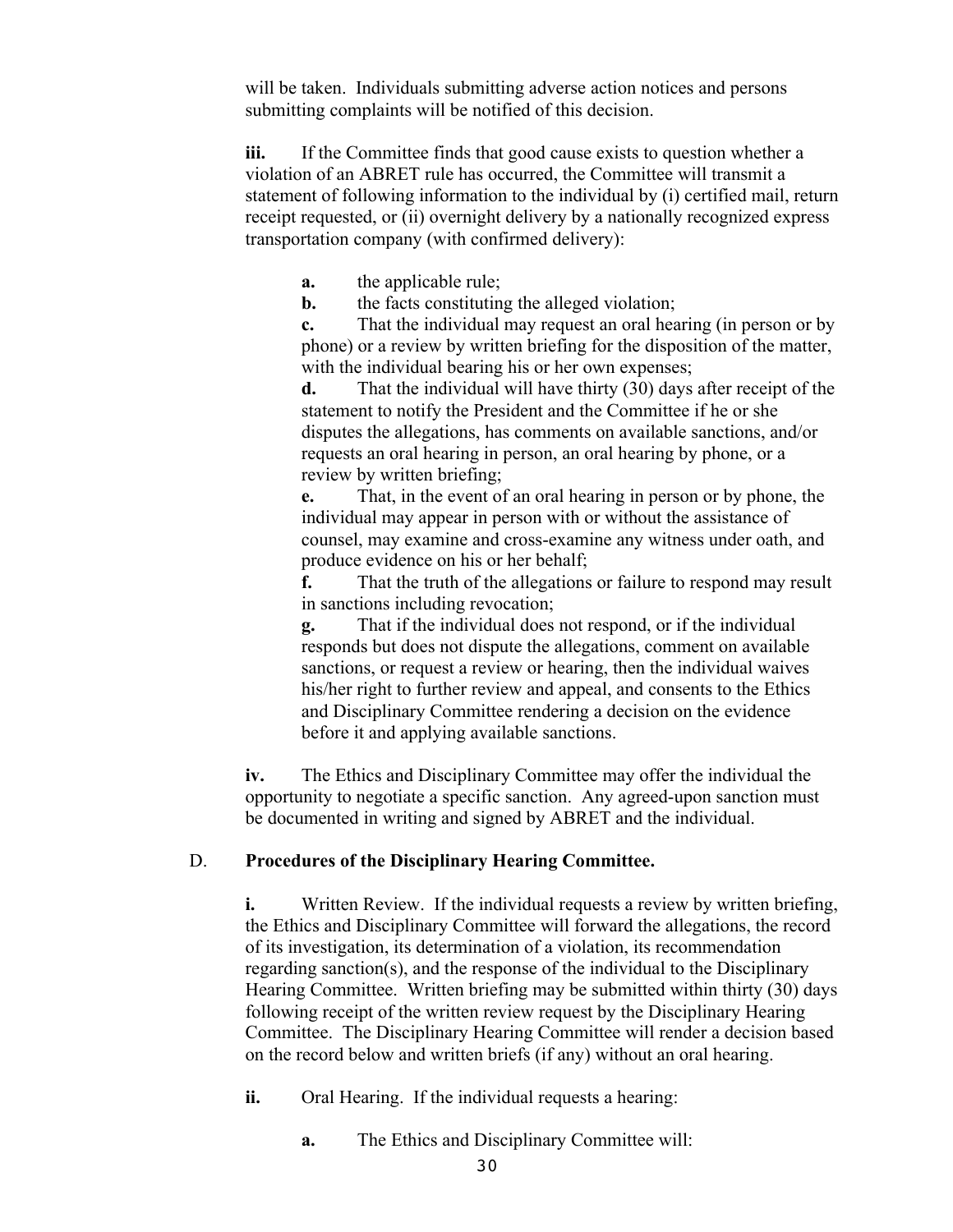**(1)** forward the allegations, the record of its investigation, its determination of a violation, its recommendation regarding sanction(s), and the response of the individual to the Disciplinary Hearing Committee; and

**(2)** designate one of its members to present the allegations and any substantiating evidence, examine and cross-examine witnesses, and otherwise present the matter during the hearing.

## **b.** The Disciplinary Hearing Committee will:

**(1)** schedule a hearing after the request is received, allowing for an adequate period of time for preparation; and **(2)** send a Notice of Hearing to the individual by (i) certified mail, return receipt requested, or (ii) overnight delivery by a nationally recognized express transportation company (with confirmed delivery). The Notice of Hearing will include a statement of the time and place selected by the Disciplinary Hearing Committee. The individual may request modification of the time and place for good cause. Failure to respond to the Notice of Hearing will be deemed to be the individual's consent for the Ethics and Disciplinary Committee to administer any sanction that it considers appropriate.

- **c.** The Disciplinary Hearing Committee will maintain a verbatim oral or written transcript.
- d. ABRET and the individual may consult with and be represented by counsel, make opening statements, present documents and testimony, examine and cross-examine witnesses under oath, make closing statements and present written briefs as scheduled by the Disciplinary Hearing Committee.
- e. The Disciplinary Hearing Committee will determine all matters relating to the hearing.
- f. Formal rules of evidence will not apply. Relevant evidence may be admitted. Disputed questions will be determined by the Disciplinary Hearing Committee.
- g. The right to the hearing may be forfeited if the individual fails to appear without good cause
- iii. In all written reviews and oral hearings:

**a.** The Disciplinary Hearing Committee may accept, reject, or modify the recommendation of the Ethics and Disciplinary Committee, either with respect to the determination of a violation or the recommended sanction.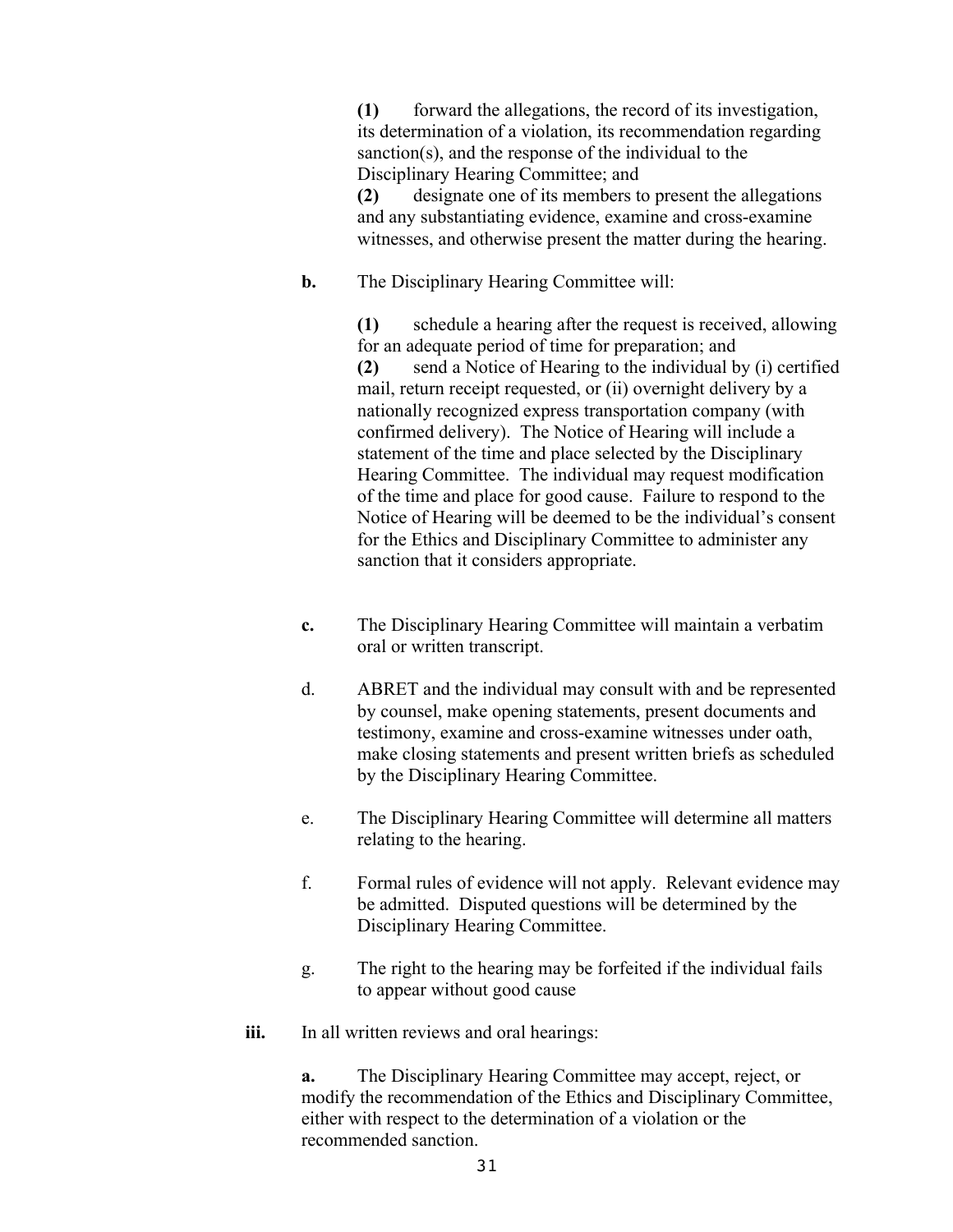**b.** Proof will be by preponderance of the evidence.

**c.** The Disciplinary Hearing Committee will issue a written decision following the review or hearing and any briefing. The decision will contain factual findings, conclusions regarding ABRET's rules, and any sanctions applied. It will be mailed promptly to the individual by (i) certified mail, return receipt requested, or (ii) overnight delivery by a nationally recognized express transportation company (with confirmed delivery).

- E. If the decision rendered by the Disciplinary Hearing Committee finds that the allegations are not established, no further action on the matter will occur.
- F. If the decision rendered by the Disciplinary Hearing Committee is not favorable to the individual, then the individual may appeal the decision to the ABRET Board of Directors.
- G. Individuals submitting adverse action notices and persons submitting complaints will be notified of the decision of the Disciplinary Hearing Committee.

## **9. Appeal to the Board of Directors.**

- A. A Director may not: (a) review a matter at the appeal stage if he/she investigated the matter as a member of the Ethics and Disciplinary Committee or heard the matter as a member of the Disciplinary Hearing Committee; (b) review any matter in which his/her impartiality might reasonably be questioned, or (c) review any matter which presents an actual, apparent, or potential conflict of interest.
- B. The individual may request an appeal within thirty (30) days after his/her receipt of the Disciplinary Hearing Committee's decision. After this time, the individual may not request an appeal.
- C. All appeals must be submitted in writing and sent to ABRET by traceable mail or delivery service.
- D. The appeal request must specify a valid basis for the appeal. If the Executive Director and the President determine that the request is frivolous, then the appeal will not proceed.
- E. The individual will be allowed a period of thirty (30) days after ABRET's receipt of the appeal request in which to submit a written brief in support of his/her appeal.
- F. The Ethics and Disciplinary Committee may file a written response to the appeal request.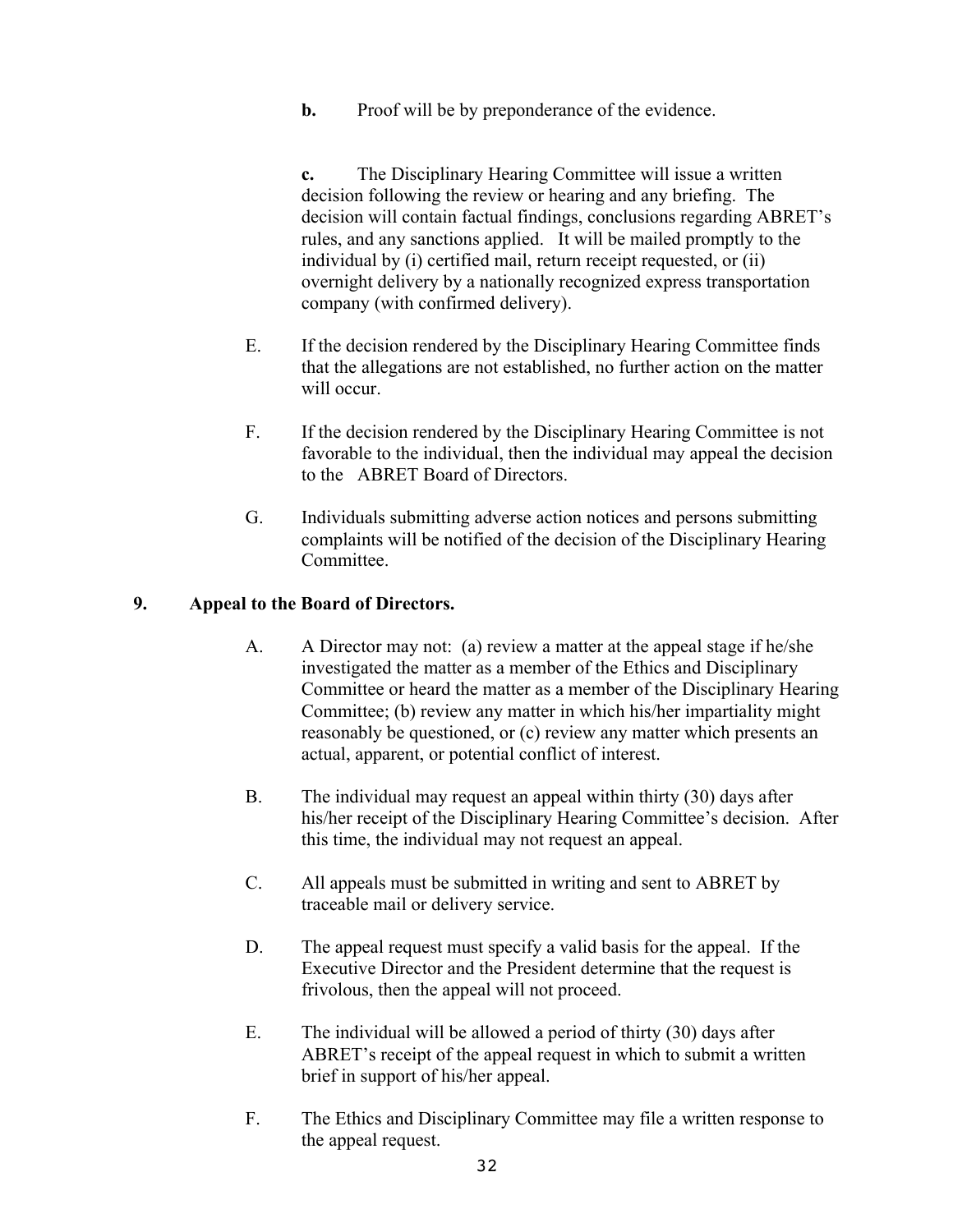- G. The Board of Directors will render a decision based on the record below and written briefs (if any) without an oral hearing. Alternatively, the Board of Directors may choose to conduct a new in-depth review of all the facts and rules (a "de novo" review). Only facts and conditions up to and including the time of the Disciplinary Hearing Committee's determination are considered during an appeal.
- H. In all reviews:

**i.** In order to overturn a decision of the Disciplinary Hearing Committee, the individual must demonstrate that the Disciplinary Hearing Committee's decision was inappropriate because of: (a) material errors of fact, or (b) failure to conform to ABRET's rules. Proof is by preponderance of the evidence.

**ii.** The Board of Directors may accept, reject, or modify the decision of the Disciplinary Hearing Committee, either with respect to the determination of a violation or the recommended sanction. The Board of Directors will issue a written decision following the review and any briefing. The decision will contain factual findings, conclusions regarding ABRET's rules, and any sanctions applied. It will be mailed promptly to the individual by (i) certified mail, return receipt requested, or (ii) overnight delivery by a nationally recognized express transportation company (with confirmed delivery).

- I. A decision rendered by the Board of Directors is final.
- **J.** Individuals submitting appeals and persons submitting complaints will be notified of the decision of the Board of Directors.
- **K. Permanent Record.** All decisions of the Disciplinary Hearing Committee and/or Board of Directors will be filed as a part of an individual's permanent registration/certification record with ABRET.

## **10. Probation.**

- **A.** As provided above, ABRET may impose probation as a sanction. Probation may be appropriate when an individual requires greater supervision but is still able to perform useful professional services. The specific conditions of probation will be determined by ABRET, and may vary depending on the facts of the violation. Potential conditions include, but are not limited to: monitoring; education; training; supervision; counseling; limitations on a particular conduct or activity; reexamination; notification; and/or reporting.
- **B.** The probation period may be either a definite or indefinite term. If the probation is for an indefinite term, ABRET will establish a minimum probation period and at the conclusion of that period consider whether the individual has fulfilled the conditions of probation.
- **C.** Upon completion of the term and conditions of probation, ABRET will make a determination whether the conditions of probation have been completed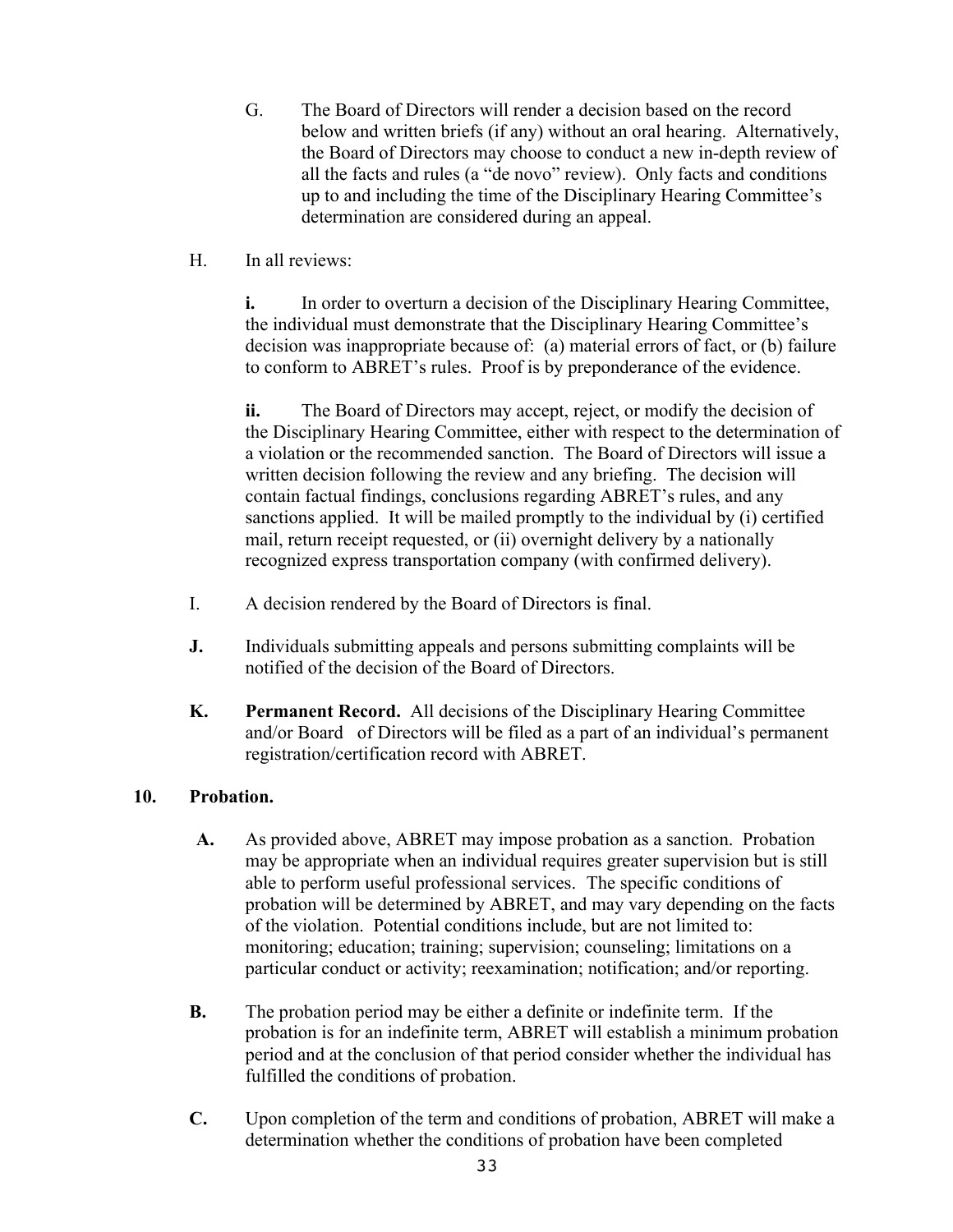successfully. If probation is determined not to have been successfully completed, then ABRET may impose further disciplinary sanctions, including revocation of certification.

- **D.** ABRET may stipulate that the probation is reciprocal, that is, may be imposed pursuant to a similar action (e.g., probation, suspension, practice limitation, etc.) taken by a state licensing agency, other regulatory body, or a professional organization other than ABRET. If ABRET imposes reciprocal probation, then it is the responsibility of the individual to report to ABRET as frequently as to the third party imposing probation. The individual must also report to ABRET the final result determined by the third party. Such reporting may include, but not be limited to, providing ABRET with copies of official paperwork and personal narratives detailing how the individual is meeting each and every condition of probation. ABRET reserves the right, in its sole discretion, to render its own decision and take independent action based on the progress or results of reciprocal probation.
- **11. Continuing Jurisdiction.** ABRET may take action under this Disciplinary Policy during the time when an individual's application is pending and at any time during certification. In addition, ABRET retains jurisdiction to review and issue decisions regarding any matter which occurred prior to the expiration or relinquishment of certification.
- **12. Release of Information.** ABRET reserves the right to release information regarding an individual's application and certification record to state and federal authorities, licensing boards, employers, and others. This information includes (but is not limited to) ABRET's findings regarding review of the application, information indicating noncompliance with laws, regulations, or the policies of other private voluntary credentialing organizations, and the pendency or outcome of disciplinary proceedings.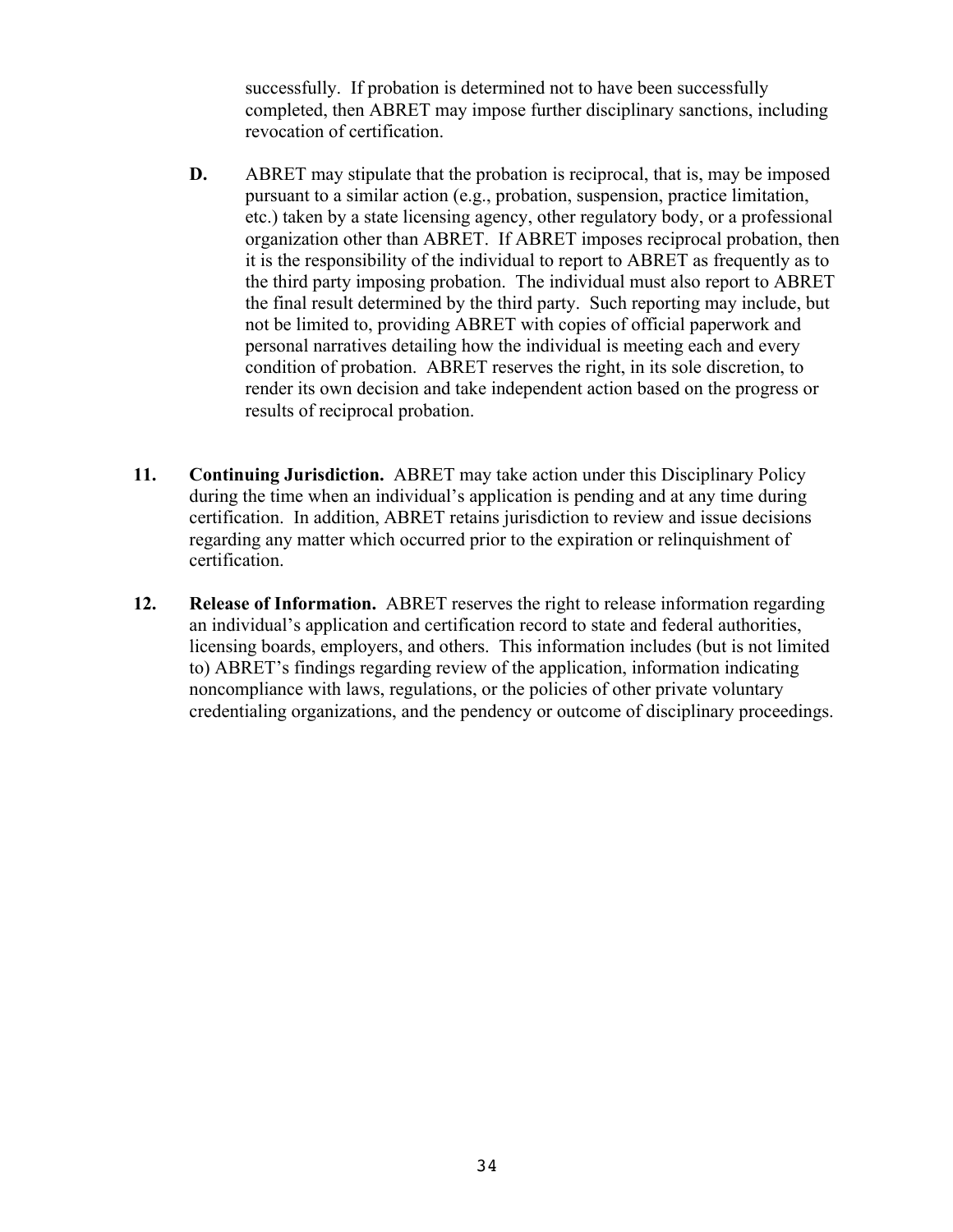#### **POLICIES AND PROCEDURES**

**SUBJECT:** Trademark Use **NUMBER:** RUL-9 **DISTRIBUTION:** External **APPROVED:** 4/2020

**POLICY:** *ABRET permits laboratories and other facilities to use the ABRET name to state the fact of accreditation in accordance with this policy as long as active accreditation is maintained.*

#### **PROCEDURE:**

- **I.** Ownership. The acronym "ABRET", the name "ABRET Neurodiagnostic Credentialing and Accreditation," and the accreditation certificates and other emblems of ABRET are the sole and exclusive property of ABRET and are subject to all applicable trademark and other rights of ABRET as owner under United States intellectual property law and international conventions. Facilities shall not use these items, or any other intellectual property owned by ABRET, except as expressly authorized in this policy or otherwise authorized in advance and in writing by ABRET.
- II. License. For the duration of accreditation, ABRET will permit an accredited facility to use the ABRET name and accreditation certificate for the sole purpose of indicating accreditation by ABRET. All goodwill associated with these items as used by accredited facilities inures solely to the benefit of ABRET.
- III. Permitted Uses. Facilities and credentialed technologists may display certificates, and may use the ABRET name on:
	- A. letterhead and business cards;
	- B. websites and social media;
	- C. signature lines; and
	- D. advertisements, brochures, and other promotional materials.

IV. Conditions of Use.

- A. All use of the ABRET name must be accurate and supportive of ABRET objectives, and must do so in a manner that is compatible with the mission of ABRET.
- B. All use of the ABRET name must be truthful and not misleading. Specifically, a facility shall not use this name:
	- 1. unless ABRET has made an official accreditation decision;
	- 2. in connection with services or testing areas in which the facility is not accredited;
	- 3. in any manner that reflects negatively on ABRET or its activities;
	- 4. in any manner that conflicts with ABRET policies and procedures;
	- 5. to state or imply that the facility has any relationship with ABRET other than as an accredited facility; or
	- 6. to state or imply that ABRET is endorsing or guaranteeing any product or service offered by the facility.
- C. Facilities shall not use the ABRET name (or a word or design that is confusingly similar to an ABRET trademark) as part of the facility's business name, logo, domain name, or product or service name.
- D. The ABRET name may not be the most prominent visual element on the facility's promotional materials. The facility's business name and/or logo, product or service name, and graphics should be significantly larger than the reference to ABRET accreditation.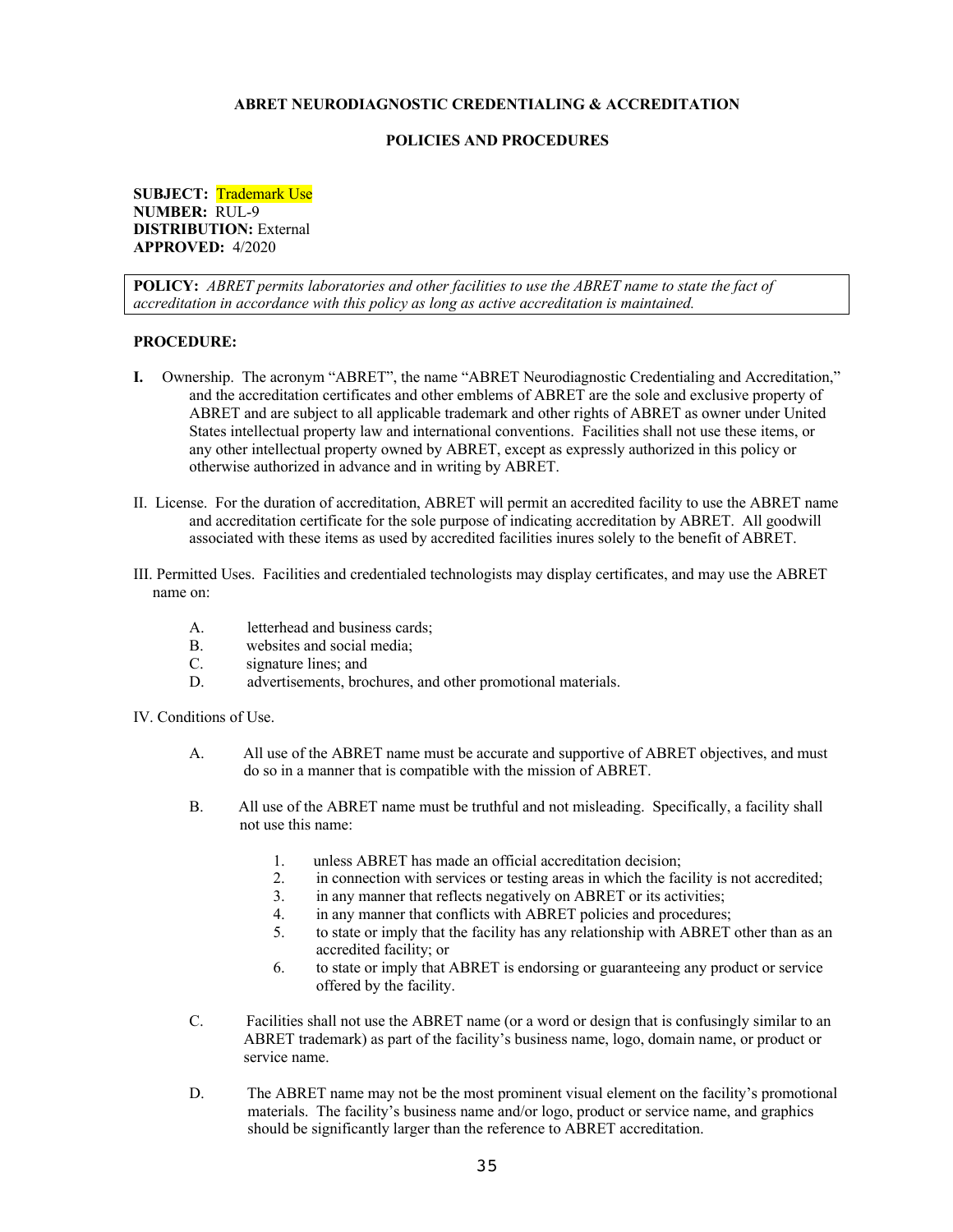- E. If space permits, then use of the ABRET name must be accompanied by an acknowledgement of ABRET ownership. This acknowledgement should appear as a footnote with the copyright notice, at the end of a printed document, or at the bottom of a webpage. Please include the following acknowledgement: The ABRET name is a registered trademark owned by ABRET Neurodiagnostic Credentialing and Accreditation and is used by permission.
- F. If accreditation ends, then the facility shall:
	- 1. cease use of any statement that indicates active ABRET accreditation;
	- 2. return all certificates and other items provided by ABRET, without retaining copies; and
	- 3. not distribute any materials containing a statement of active ABRET accreditation that the facility might already have prepared.
- G. The facility is responsible for correcting (at its expense) any outdated or otherwise inaccurate reference to active ABRET accreditation.

V. Quality Control. ABRET has the right to control the quality of all materials on which its name is used in a statement indicating active ABRET accreditation. ABRET will have access to the materials which the facility makes publicly available (such as business cards, letterhead, etc.). Also, the facility shall submit samples if requested by ABRET. If ABRET determines that the facility is not meeting the requirements of this policy, ABRET will notify the facility and provide an explanation. The facility shall correct the violation within 30 calendar days after receipt of the notice. ABRET is the final judge as to whether any use of the ABRET name is consistent with this policy.

VL. Consequences of Misuse. ABRET is committed to protecting its intellectual property for the benefit of all accredited facilities and the general public as consumers. If a facility fails to comply with this policy or otherwise misuses an accreditation certificate, the ABRET name, or other intellectual property of ABRET, then ABRET may revoke or take other action with regard to the facility's accreditation status in accordance with the ABRET ACCREDITATION ADVERSE ACTION POLICY. If the facility is not accredited by ABRET at the time of the misuse, then ABRET will require corrective action as a condition of eligibility for accreditation should the facility seek accreditation at a later time. In addition, ABRET may pursue other remedies that may be legally available.

VII. Further Information. If an individual has a question regarding use of these marks, please contact ABRET.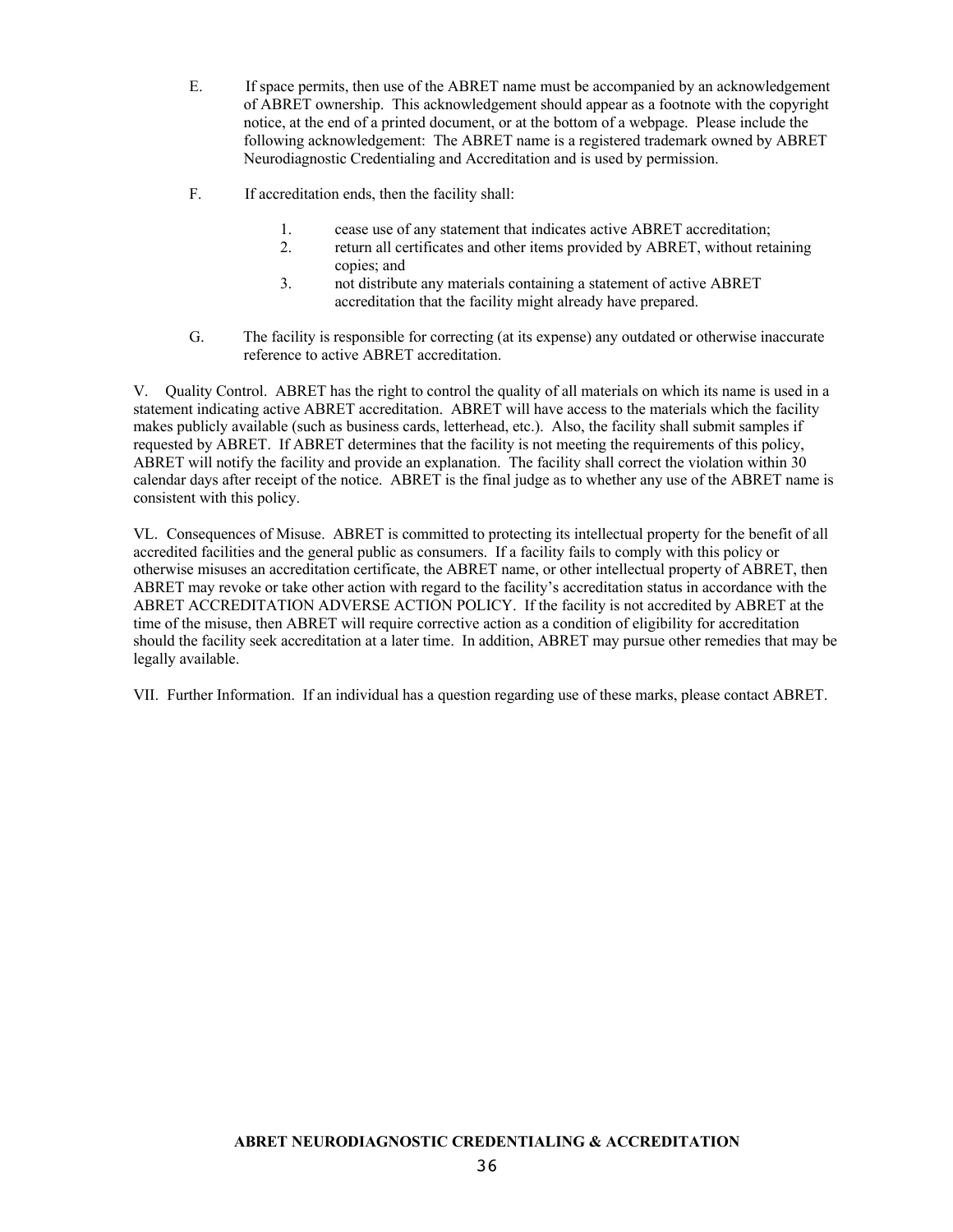#### **POLICIES AND PROCEDURES**

**SUBJECT:** Recertification of ABRET Credentials **NUMBER:** RUL-10 **DISTRIBUTION:** External **SUPERSEDES:** 2/18/96; 8/15/97; 2/02; 10/05; 2017 **FIRST ISSUED:** 2/18/96 **APPROVED:** 4/2020

**POLICY:** *ABRET credentials are time-limited. Candidates must renew their credentials per current policies.*

- I. Recertification timelines
	- A. Candidates who passed the written EEG or EP examinations after 1997 or took oral examinations as part of their credentialing process, were issued 10-year certificates and required to recertify every 10 years.
	- B. As of 2010, new and recertifying R. EP T. certificants are required to recertify every 5 years.
	- C. As of 2013, new certificants and recertifying R. EEG T. certificants are required to recertify every 5 years.
	- D. Candidates who earned a CNIM exam between 1996-2005 were certified for a period of 10 years. Following the initial 10 years, candidates are required to recertify every 5 years.
	- E. Candidates who earned a CNIM after 2005 were certified for a period of 5 years and are required to recertify every 5 years.
	- F. Candidates who earned a CLTM were certified for a period of 5 years and are required to recertify every 5 years.
- II. Renewal options
	- A. Certificants may retake the examination to renew their credential. Pre-requisites are waived. Current examination fee must be submitted not later than the year of expiration.
	- B. EEG and EP certificants may submit 30 hours of credential-specific education and the fee prior to expiration of the credential.
	- C. CNIM and CLTM certificants may submit 50 hours of credential-specific education and the fee prior to expiration of the credential.
- III. ABRET's responsibility
	- A. ABRET will send out reminder notices to the email on file for each certificant with an expiring credential.
	- B. ABRET will publish information on acceptable continuing education, fees, deadlines, and submission options/instructions.
	- C. ABRET will process the renewal applications no earlier than the year of expiration.
	- D. ABRET will offer a grace period for renewals.
	- E. ABRET will send a new certificate for each renewed credential.
- IV. Certificant's responsibility
	- A. Renewing a credential on time is the responsibility of the credentialed technologist.
	- B. Credentialed technologists must keep their information current with ABRET.
	- C. Credentialed technologists must stay aware of current recertification guidelines and processes.
- V. Failure to renew
	- A. If recertification is not completed within three months of expiration, credentials can no longer be used.
	- B. Technologists not renewing their credentials will be listed as "expired" in the online credential verification database. Their credential number will also be expired and cannot be reinstated.
	- C. Digital badges will convert to an "expired" status.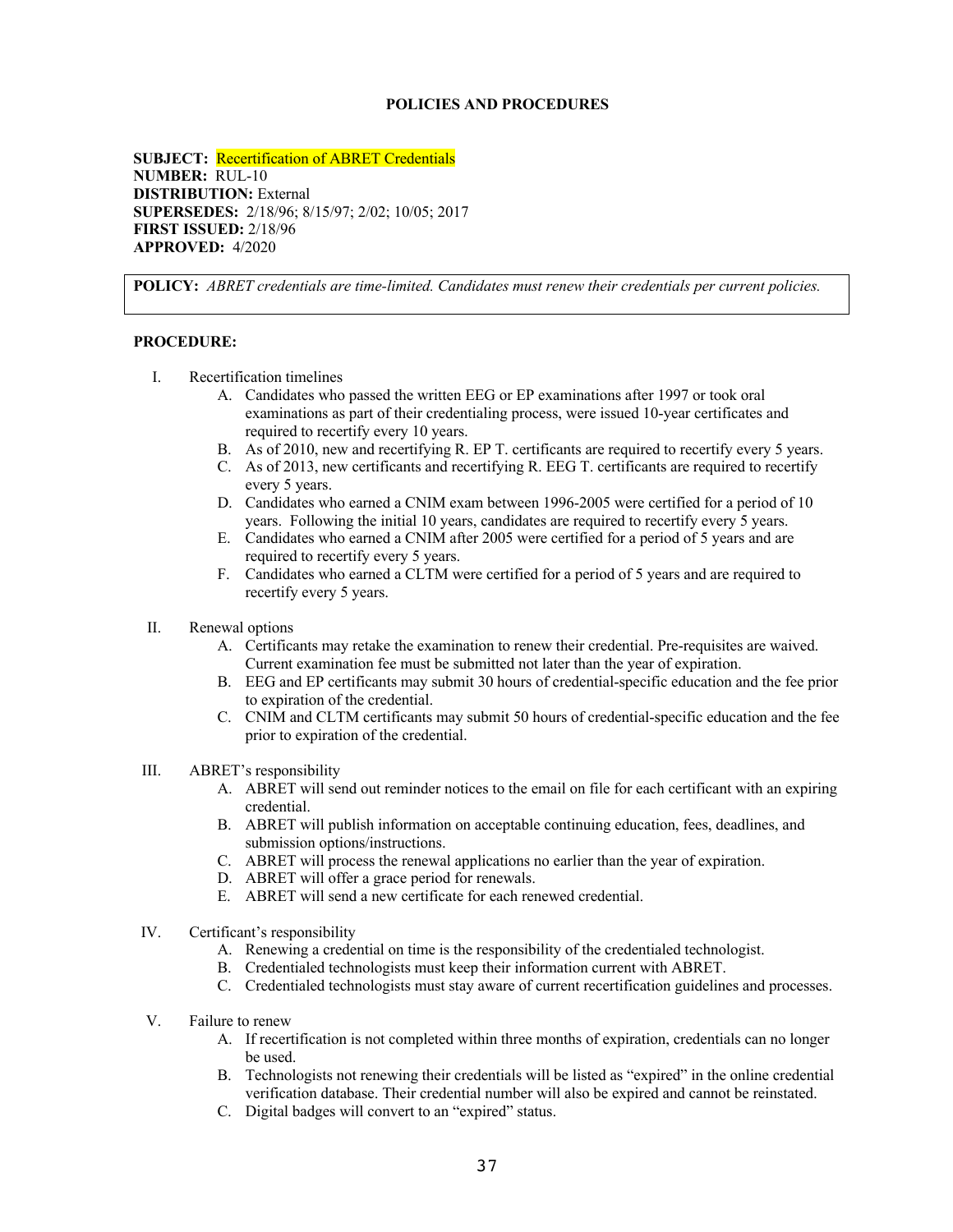D. Technologists not renewing their credentials will need to meet current eligibility requirements and retake the credentialing examination to earn a new credential. Current testing fees will apply.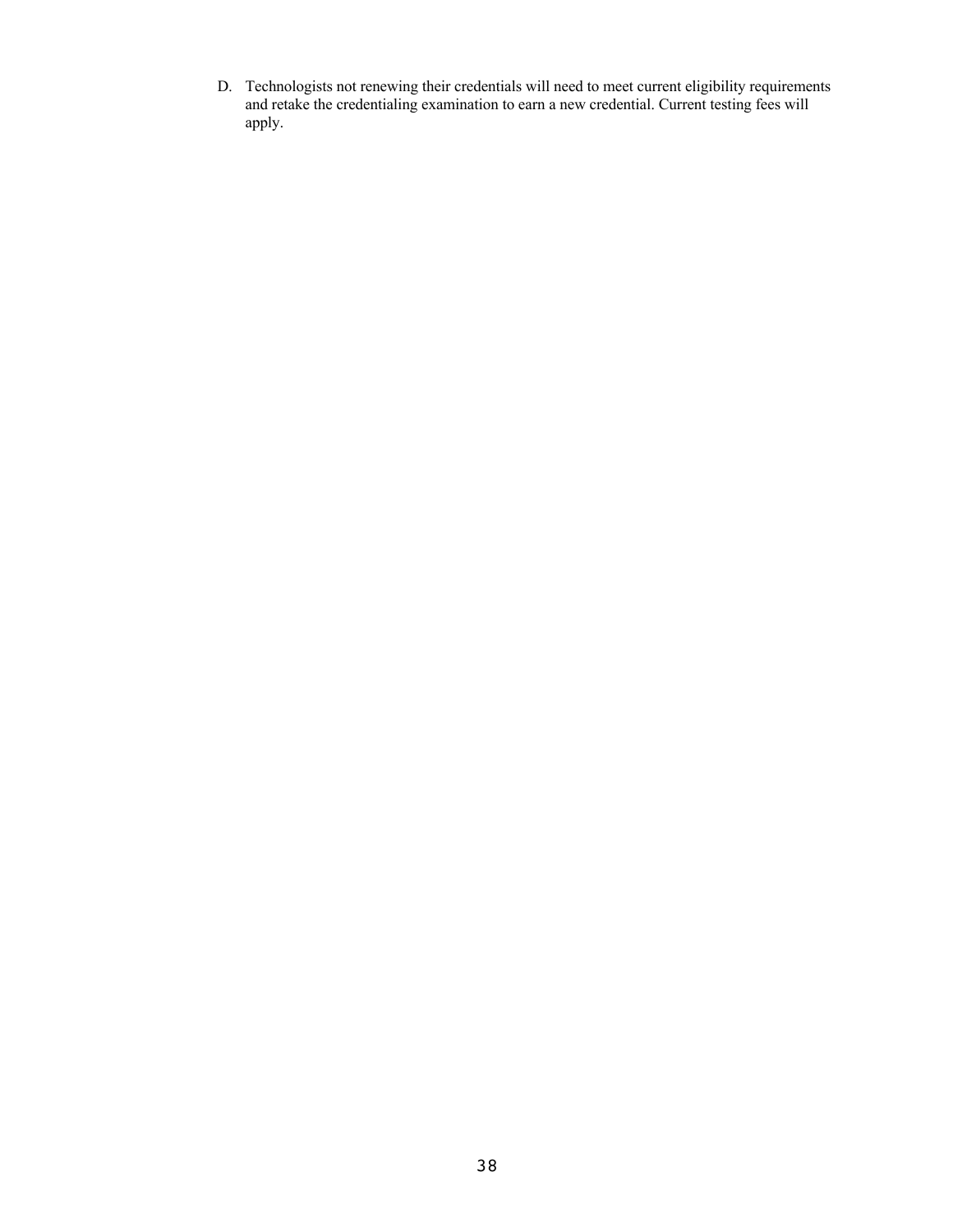#### **POLICIES AND PROCEDURES**

**SUBJECT:** Auditing of Candidate Applications **NUMBER:** RUL-18 **DISTRIBUTION:** External **EFFECTIVE DATE:** 4/13; 9/26/08; 4/2013 **APPROVED:** 2017

**POLICY:** *ABRET will audit candidate exam applications to verify compliance with eligibility requirements.*

- I. Conditions under which an audit would be performed
	- A. Standard procedure of random auditing
	- B. An irregularity or suspicious application
	- C. A complaint or report has been received regarding possible fraud or falsification
	- D. A candidate claiming to be a student or graduate of an accredited program
- II. Selection of documents
	- A. The Credential Management program will randomly select 40% of submitted applications for audit.
	- B. ABRET may request specific applications for review.
- III. Audit Process
	- A. The ABRET auditor obtains electronic access to the applications and any supporting documentation through a secure Credential Manager administrator log-on.
	- B. The applications are reviewed for any irregularities such as blanks, missing documentation or missing signatures.
	- C. The supplemental documentation forms are reviewed for any irregularities, such as misnumbering, overlap in documented times, and for errors resulting from failure to follow instructions.
	- D. The persons who signed the documentation forms are contacted for a standard interview, including, but not limited to:
		- 1. Verification that they know and have responsibility over the candidate<br>2. Verification that they signed the forms
		- Verification that they signed the forms
		- 3. Knowledge of examination and eligibility requirements
		- 4. Verification that the candidate's case log and application are accurate and true.
- IV. Results of Audit
	- A. The application will be released for continued processing by the ABRET Auditor.
	- B. Information cannot be verified.
		- 1. Information cannot be verified.
		- 2. Failure to respond to the Auditor.
	- C. The application is rejected for the current examination cycle due to, but not limited to, the following:
		- 1. Eligibility status could not be verified.
		- 2. Supplemental documentation (case logs, etc.) could not be verified.
		- 3. It was determined that candidate provided false information.
- V. Consequences
	- A. In the case of a delay, the candidate must submit proper documentation or obtain the proper signatures.
	- B. In the case of a rejection, the candidate may be eligible to reapply for a future examination; any future applications will automatically be audited.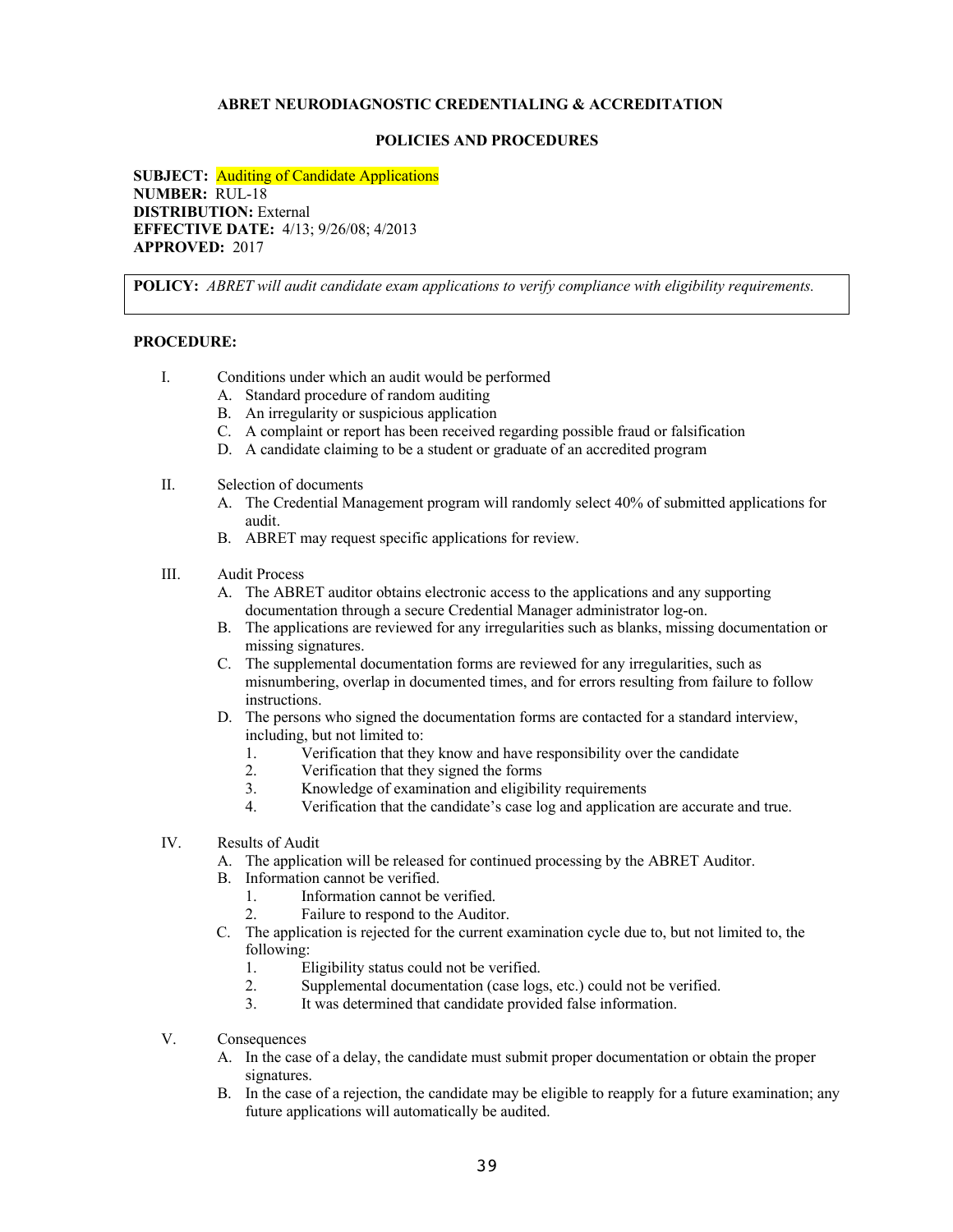C. In the case of a breach of the ABRET Code of Ethics via falsifying or forging information, the individual may be prohibited from taking the examination for a period or time, or banned. This decision will be made by the Ethics & Disciplinary Committee.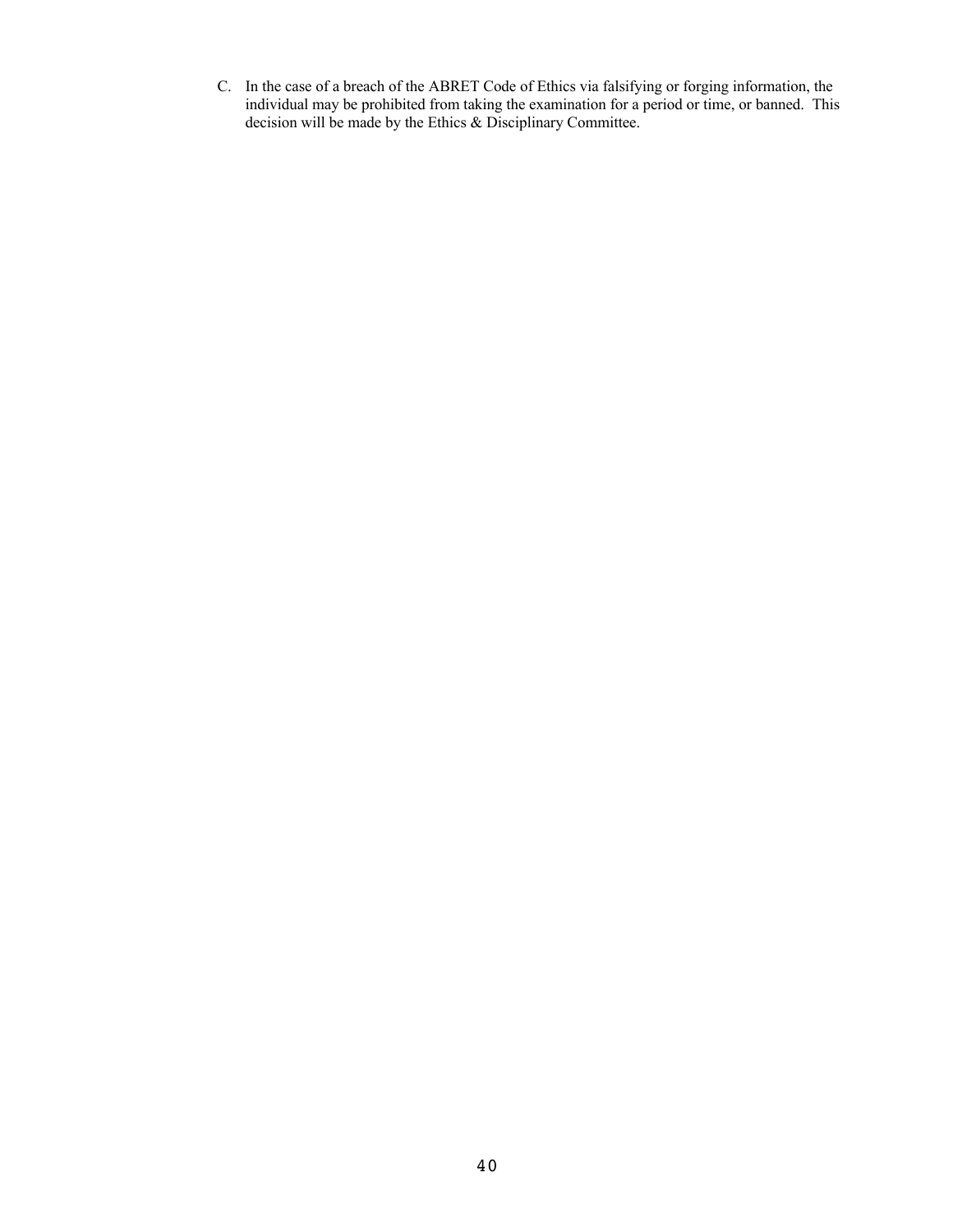#### **POLICIES AND PROCEDURES**

**SUBJECT:** Emeritus Status **NUMBER:** RUL-19 **DISTRIBUTION:** External **DATE:** Revised July 2017

**POLICY:** *Emeritus Status is available to credentialed technologists who retire in good standing.*

- I. Definition of ABRET Emeritus Status.
	- A. Emeritus Status is optional. Technologists may opt to keep credentials current by participating in continuing education to renew credentials according to recertification requirements.
	- B. Once Emeritus Status is granted, credentials that have not been maintained after retirement will not show up as expired in the online database.
	- C. Certificants with Emeritus Status are not considered current in the field of neurodiagnostics.
	- D. There is no fee for maintaining Emeritus Status. No recertification fees are assessed.
- II. Eligibility for Emeritus Status
	- A. ABRET credentials must be current and in good standing.
	- B. Technologists must be retired from the field of neurodiagnostics.
	- C. The technologist must notify ABRET in writing that they wish to be granted Emeritus Status.
- II. Use of ABRET credentials once Emeritus Status is granted.
	- A. If a certificant wishes to utilize their credential in a title, they must include "ES" following the credential, i.e. R. EEG T.-ES; CNIM-ES; etc.
	- B. If a technologist with Emeritus status wishes to return to the field and use their credentials, they must submit 30 hours of continuing education completed within the last five years and pay the current recertification fee to reverse the status.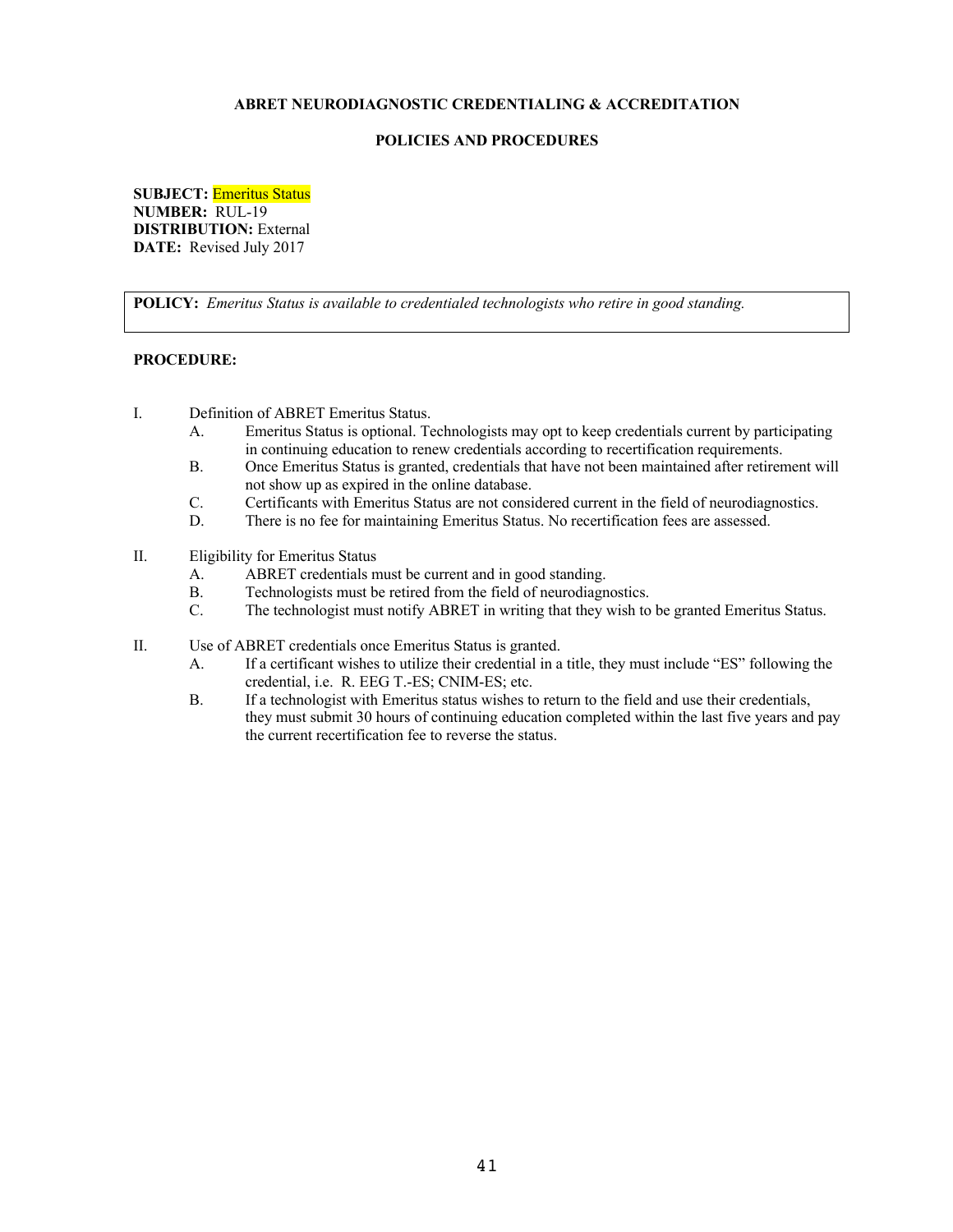#### **POLICIES AND PROCEDURES**

**SUBJECT:** Privacy Policy **NUMBER:** RUL-21 **DISTRIBUTION:** External **DATE:** 2016

**POLICY:** *ABRET will protect candidate and customer information.*

- I. ABRET will release the individual test scores only to the individual candidate.
- II. ABRET will not sell information to a third party. This includes information provided to ABRET for testing, accreditation or purchasing.
- III. ABRET will provide the names of passing candidates to the national neurodiagnostic society for publication.
	- A. Contact information may be provided.
	- B. Candidates may opt-out by contacting ABRET.
- IV. ABRET will make public the name, credential, certification number, issue date, and expiration date for each certificant by listing it to the searchable database on the ABRET website at http://www.abret.org/employers/credential\_search/.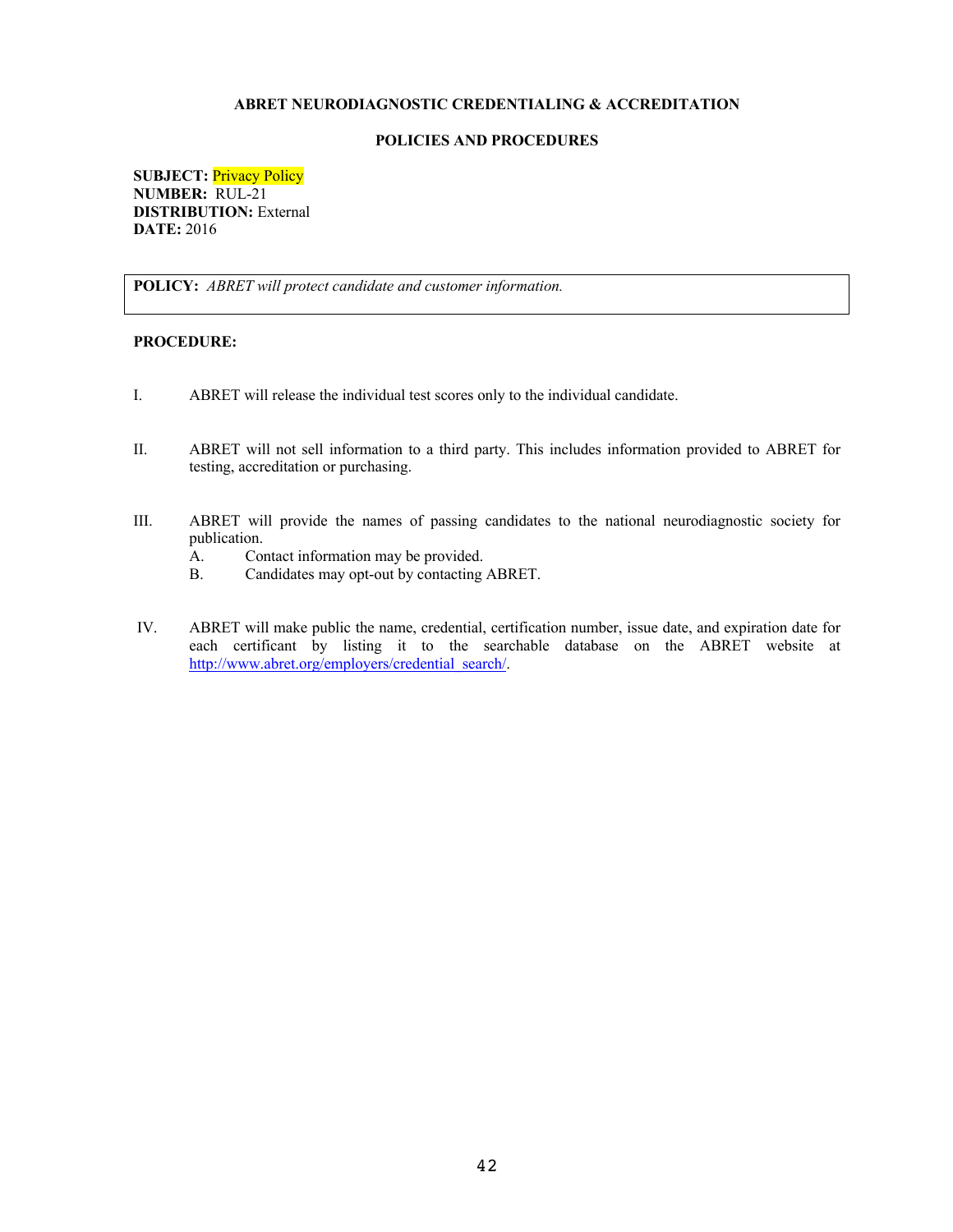#### **POLICIES AND PROCEDURES**

**SUBJECT:** ABRET Recertification Credits (ARCs) **NUMBER:** RUL-23 **DISTRIBUTION:** External **SUPERSEDES:** New **APPROVED:** 4/2020

**POLICY:** *ABRET will award Recertification Credits (ARCs) for approved activities.*

- I. ARCs are not formal continuing education units, they are hours recognized by ABRET that may be used toward recertification of ABRET credentials.
- II. ARCs are awarded for various ABRET activities, such as exam development activities (writing and review), participation on the ABRET Board of Directors, Subject Matter Expert activities, ASAP Recertification Exams, etc.
- III. Hours will be awarded to renew ABRET credentials and may be limited to a particular credential.
- IV. There may be limits placed on how many ARCs can be utilized per recertification cycle.